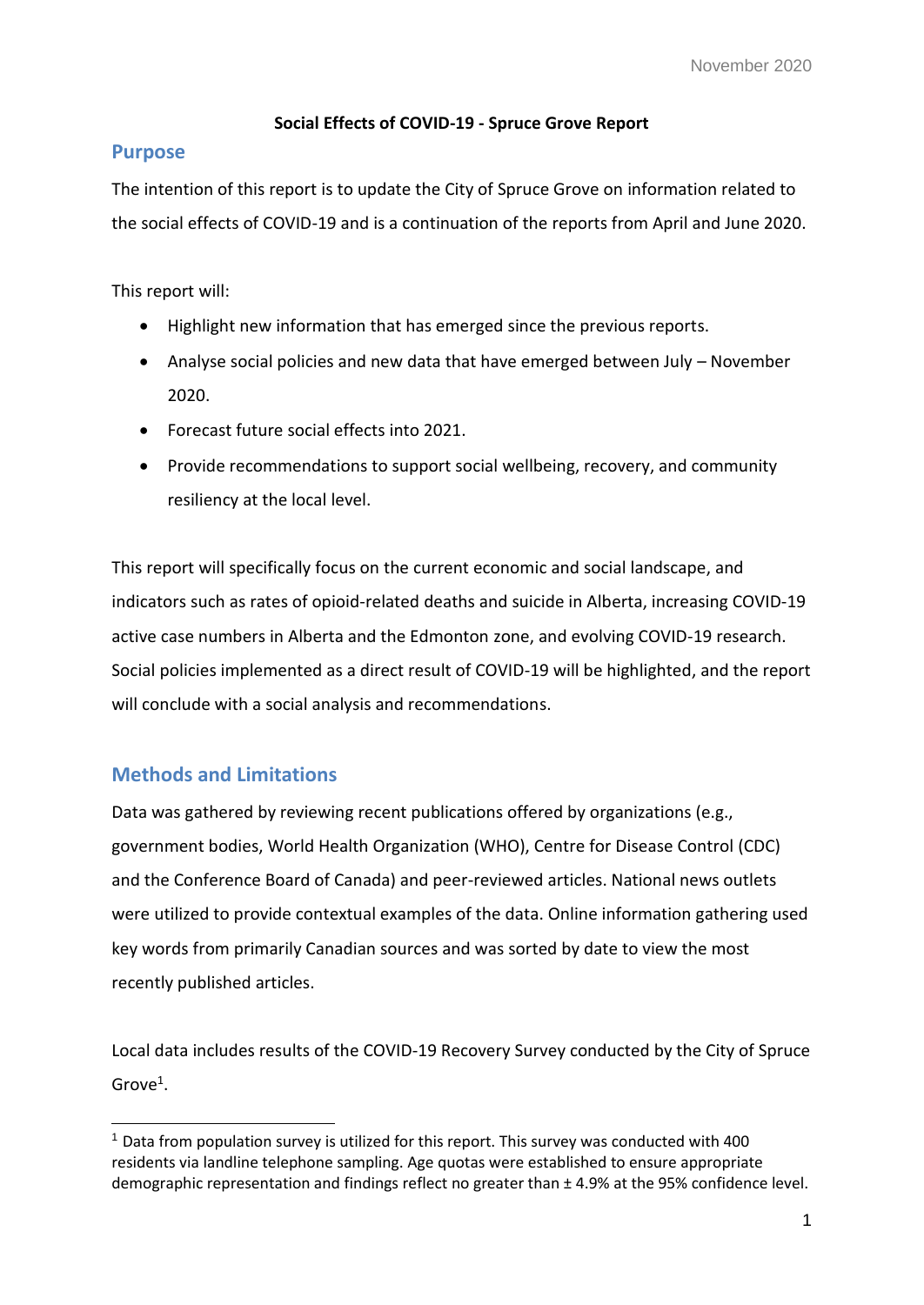Limitations of this report include the following:

- COVID-19 and the systems that affected are complex and continually evolving. The total social effects will be discovered and revealed over time.
- Local context and analysis can be increased with data sharing across organizations.
- $\bullet$  Recommendations are offered utilizing a social lens<sup>2</sup>.
- Methodologies used in peer-reviewed articles were not cross examined.
- As the pandemic progresses and the amount of available information grows, separating valid, current information from the deluge of misinformation becomes increasingly difficult for scientists, decisions makers, and the general public (McKinley, 2020).
- Given the speed at which changing during the pandemic, information captured in this report may not reflect recent information or social policies.

# **The Current Economic Landscape**

The health of the economy has direct effects on the social and physical well-being of individuals<sup>3</sup>. A growing body of research shows a connection between experiencing socioeconomic disadvantages (such as unemployment, poverty, debt, poor housing, and low income) and having poor mental health (Pickett & Wilkinson, 2010; Platt et al., 2017; Macintyre, Ferris & Quinn 2018). The COVID-19 pandemic is having significant impacts on the health, social and economic wellbeing of people in Canada and across the globe (Government of Canada, 2020a). Insight into economic trends and indicators provides understanding and linkages with residual current and future social effects.

## **Unemployment**

-

In June 2020, the unemployment rate<sup>4</sup> in Alberta reached 15.5%, which is the highest unemployment rate the province has recorded (Government of Alberta, 2020a). By October

<sup>&</sup>lt;sup>2</sup> The social lens utilised seeks to promote equity, diversity, inclusion, wellbeing, and social justice for vulnerable people to foster a thriving community for all residents

 $3$  E.g., income and employment are two key social determinants of health

<sup>4</sup> The unemployment rate is the measure of those that are unemployed (i.e., seeking work in the labour force) as a percentage of the total labour force (employed and unemployed) (Statistics Canada, 2020a)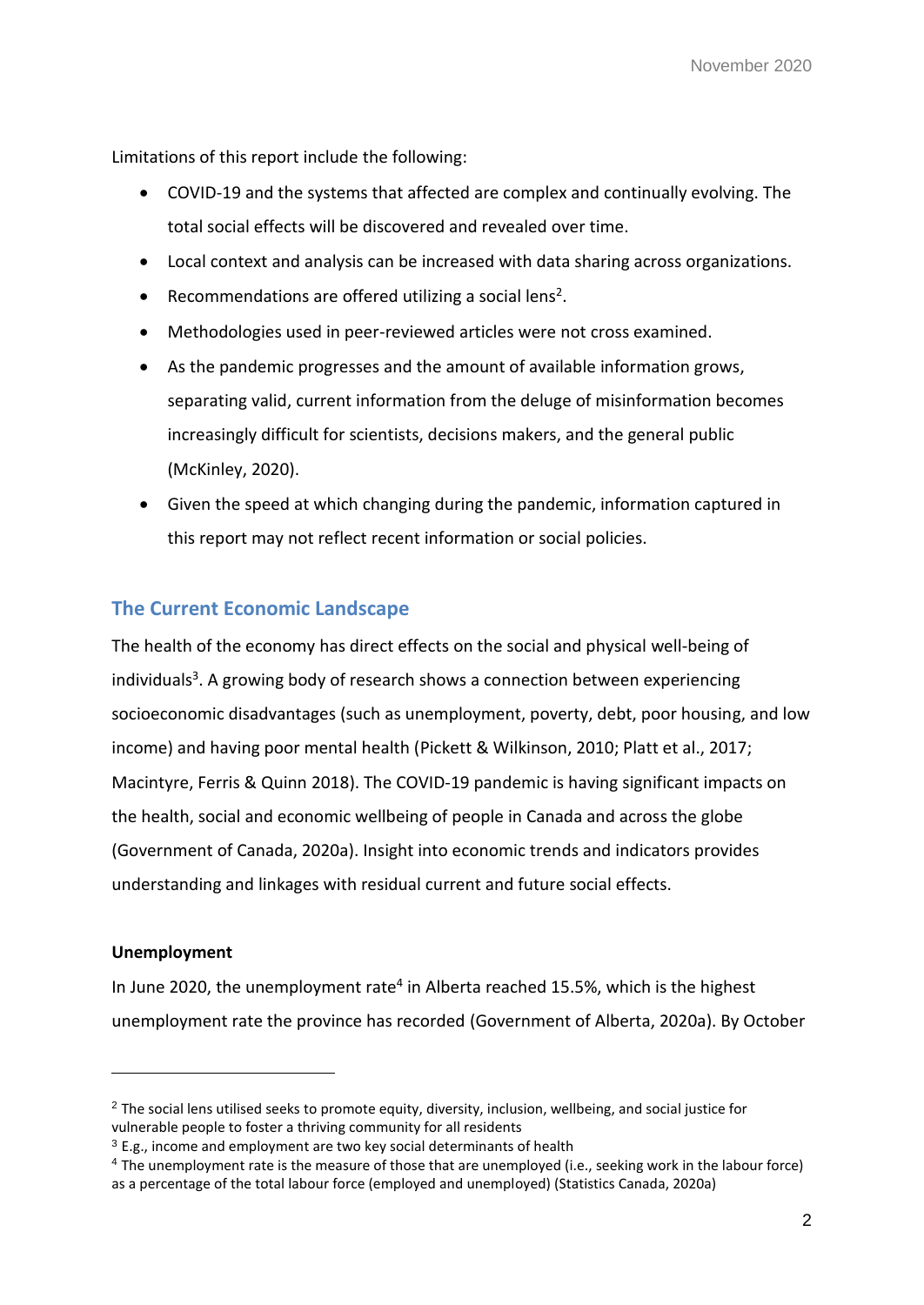2020, the unemployment rate improved to 10.7% as employment gains were made in healthcare and social assistance, transportation and warehousing, wholesale and retail trade, and natural resources (Government of Alberta, 2020a; Statistics Canada, 2020a). Improvements in unemployment rates in October 2020 were reported in British Columbia, Alberta, Ontario, Newfoundland and Labrador, and Prince Edward Island, and held steady in the rest. Despite these improvements, Alberta's current unemployment rate is the second highest in the country after Newfoundland and Labrador, and Alberta is lagging behind as other provinces near their pre-pandemic unemployment rates reported in February 2020 (Statistics Canada, 2020a).

#### **GDP**

Another economic indicator displaying signs that Canada is on the path towards economic recovery is the growth in Gross Domestic Product (GDP). GDP is the most widely used indicator for assessing the health of, and tracking the size of, a nation's economy (International Monetary Fund, 2020). GDP is not synonymous with public wellbeing or enhanced quality of life as it does not factor in the economy's impacts on natural, social, and human capital (Giannetti et. al, 2015; Svenfelt, 2019; Dwyer, 2020).

The table below summarizes the changes in Canada's real GDP this year showing steady increase since April 2020:



Table 1. Aggregation of Canada's GDP, seasonally adjusted at annual rates, across all industries reported in the North American Industry Classification System (Statistics Canada, 2020b)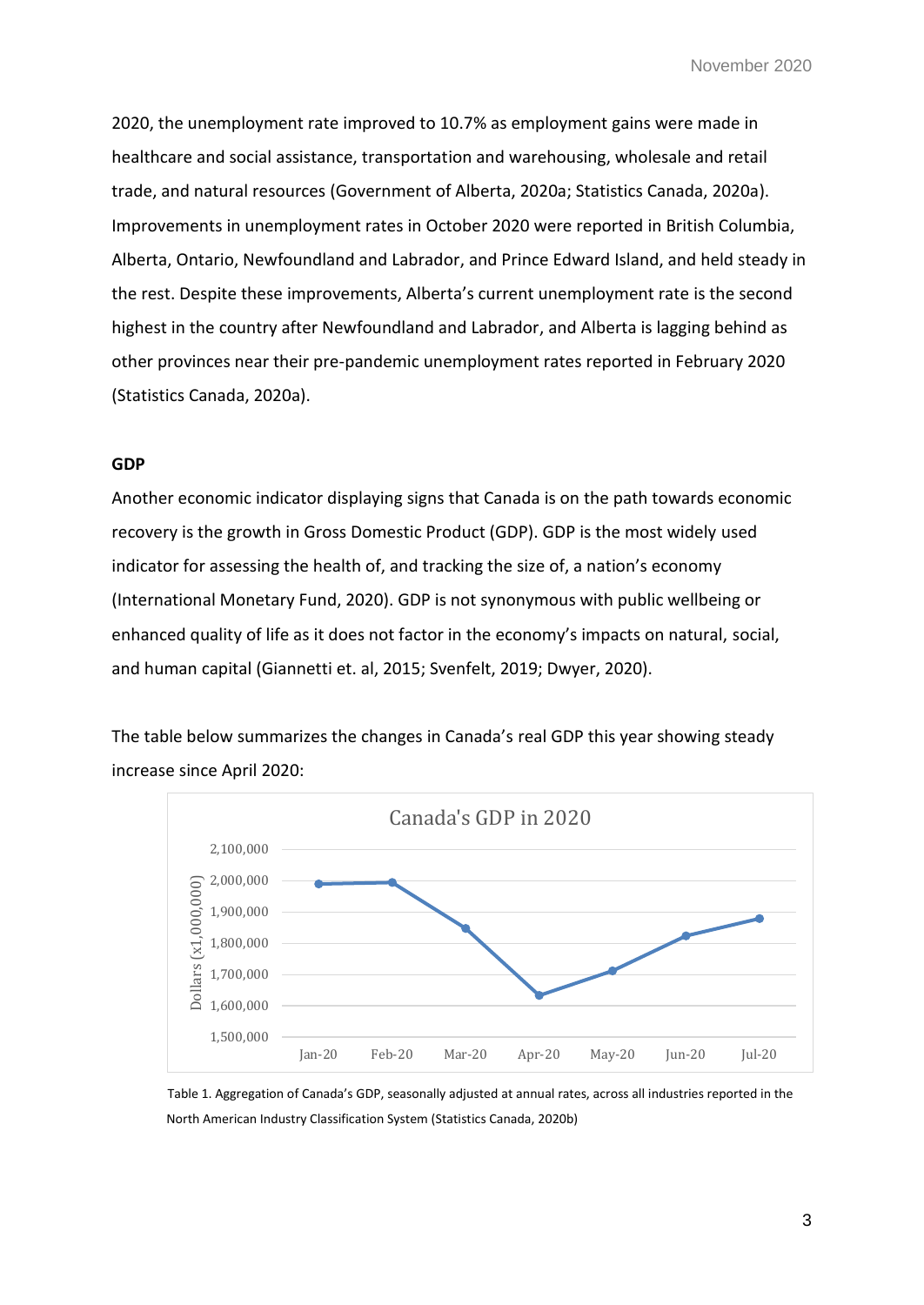Although monthly GDP figures show improvements since April, it is anticipated that Canada's GDP will have contracted by 8.2% by the end of 2020 (The Conference Board of Canada, 2020a).

In Alberta, the provincial government is anticipating GDP to contract by 8.8% in 2020, which would be the largest annual decline the province has experienced in modern day history (Government of Alberta, 2020b). The Conference Board of Canada predicts that Alberta's GDP will fall by 11.3% in 2020 and that the combination of lock downs and low oil prices will mean Alberta's economy will be the hardest hit by the pandemic (True North Wire, 2020; The Conference Board of Canada, 2020a).

## **Local Economic Impacts**

-

The City of Spruce Grove COVID-19 Recovery Survey found:

- 69% of residents reported changes to employment or income within their households as a result of COVID-19; of those affected, 31% reported temporary layoffs, 26% reported reduction in hours, and 14% permanently lost their jobs.
- 53% of respondent's households accessed COVID-19 support programs and resources. CERB<sup>5</sup> was the primary benefit that Spruce Grove residents accessed, with 32% of the city's population or approximately 11,450 people<sup>6</sup> applying.
- Approximately 24% of the province's population<sup>7</sup> applied for CERB (Government of Canada, 2020b; Government of Alberta, 2020c). The rate of Spruce Grove's population accessing CERB is 8% higher than the Provincial rate.
- Respondents rated economic development programs and support for local businesses as having the highest level of importance for recovery efforts.

Alberta's economic landscape was declining prior to COVID-19, with 54,000 jobs being lost between November 2019 – January 2020 (Statistics Canada, 2019; Statistics Canada, 2020c,

<sup>&</sup>lt;sup>5</sup> CERB was available between March 15, 2020 and October 3, 2020 and provided applicants with \$2,000/month. People can still retroactively apply for CERB payments until December 2, 2020 (Government of Canada, 2020f; The Canadian Press, 2020a).

<sup>6</sup> According to the 2018 Census, Spruce Grove's population is 35,766; assuming 32% of residents applied: 35,766 x 32% = 11,445.12; rounded up to 11,450 (City of Spruce Grove, 2018).

 $7$  As of July 1, 2020 Alberta's population was 4,421,876; 1071450/4421876 = 24% (Government of Alberta, 2020c).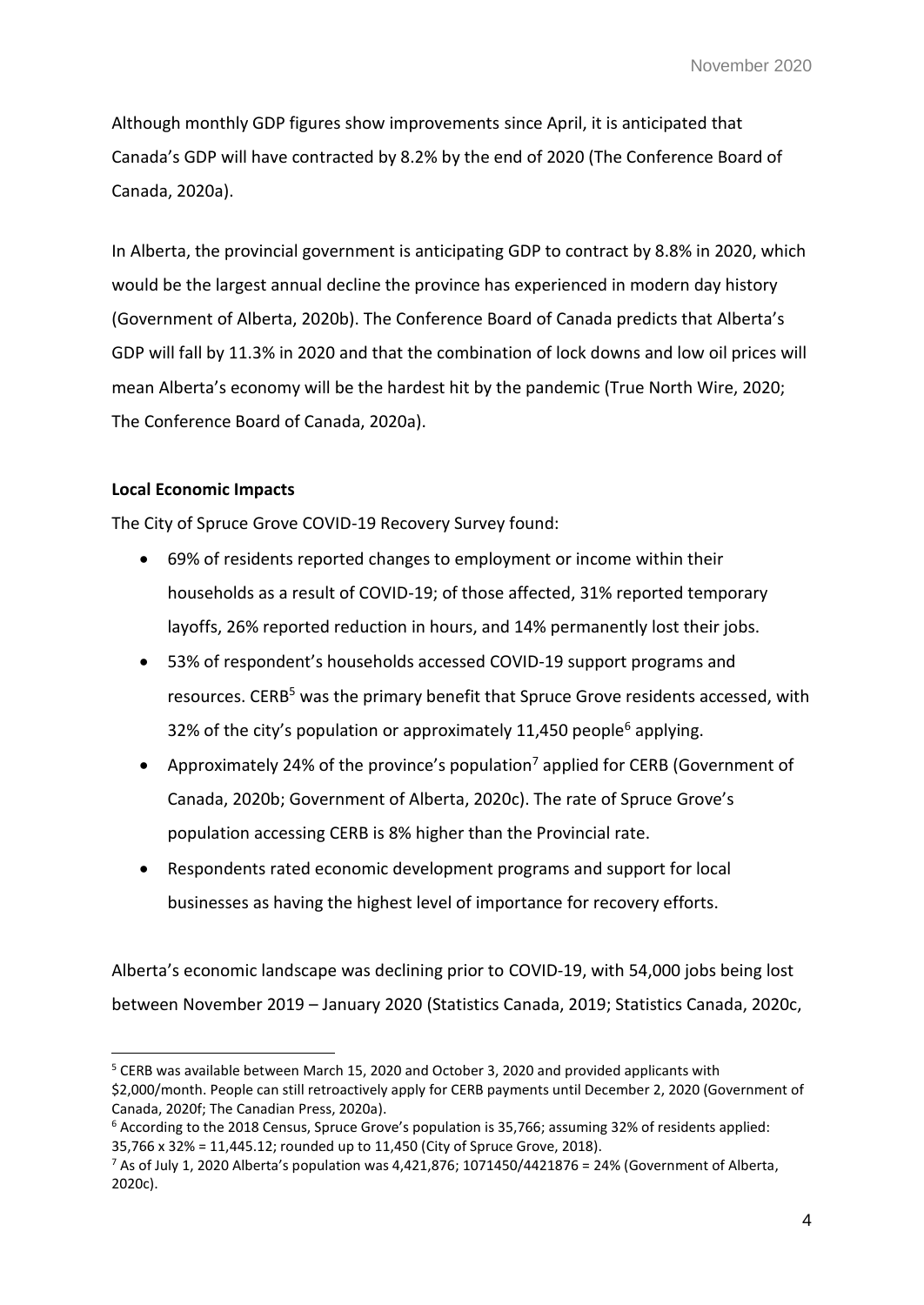2020d). It continues to struggle to recover as a result of various factors, including collapsing oil prices<sup>8</sup>, the economic shut down, and decreased demand for oil (The Conference Board of Canada, 2020b; Royal Bank of Canada Economics, 2020; CBC News, 2020a). While Canada's GDP is steadily increasing and provincial unemployment rates are nearing their pre-pandemic February 2020 levels, recovery appears to be happening at a slower rate in Alberta.

## **The Current Social Landscape**

The World Health Organization (WHO) declared the COVID-19 pandemic on March 11, 2020 and there is a lot of uncertainty as to when it will end (WHO, 2020a; Bliss et. al, 2020; Varlik, 2020). While the pandemic affects all people living in Canada, it is not impacting everyone equally due to factors such as access to resources, power and privilege, employment and income, and overall health and wellbeing prior to the pandemic (Government of Canada, 2020a; City of Spruce Grove, 2020a, 2020b). The structural determinants of health<sup>9</sup> are contributing to health inequities because they dictate how resources, money, and power are distributed within society which provide individuals with greater or lesser agency over their health (City of Spruce Grove, 2020b; Government of Canada, 2020a). This contributes to increased risks of exposure and susceptibility to COVID-19 for certain populations, including homeless people, racialized and Indigenous people, people with disabilities, migrant workers, temporary foreign workers, immigrant populations, and low-income individuals (Government of Canada, 2020a). Additionally, the pandemic is exacerbating issues around mental health, addictions, suicide, and trust in health recommendations from various sources.

#### **Mental Health**

-

The Spruce Grove COVID-19 Recovery Survey found that supports for mental health and addressing social isolation is a priority within the local community with respect to the pandemic recovery efforts, with 73% of respondents indicating it is important. Mental health is being challenged during the COVID-19 pandemic. This sustained crisis is leading to

<sup>8</sup> The Russia-Saudi Arabia price war in March collapsed global oil prices and caused Alberta producers to cut back production and capital spending

<sup>&</sup>lt;sup>9</sup> Includes social and economic policies, societal values and norms, governance structures, etc.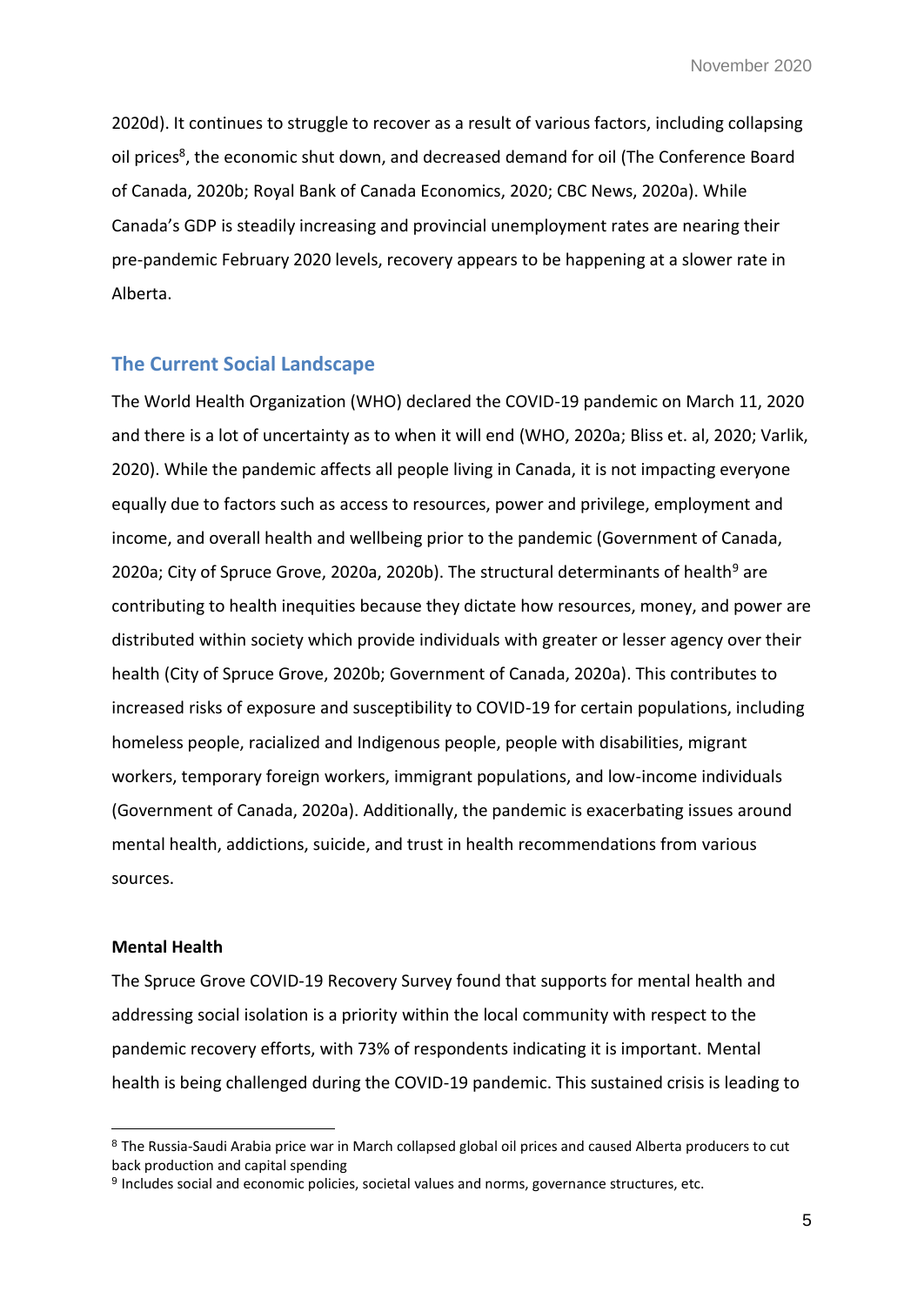the new phenomenon "pandemic fatigue" which refers to the exhaustion and feelings of numbness resulting from the unrelenting stress of COVID-19 (UCLA Health, 2020; Pittaro, 2020). Community members are also experiencing grief for the way life was before the pandemic, including loss of freedoms, rituals, and events, which impacts their sense of self and feelings of connectedness (Haelle, 2020; Canadian Mental Health Association (CMHA) Ontario, 2020; Weir, 2020). Mental health is also being challenged by physical distancing measures, especially for Indigenous people<sup>10</sup> and children confined at home (Government of Canada, 2020a). Healthcare professionals, frontline workers, and informal caregivers<sup>11</sup> are also reporting negative mental health from the increased pressures and stress of their work (Lai et. al, 2020; Government of Canada, 2020a).

Increasing incidences of discrimination are leading to poorer mental health for some groups. Statistics Canada reported that 30% of participants of Chinese descent felt that race-based incidents had increased since the start of the pandemic<sup>12</sup> (Statistics Canada, 2020e). Online incidences of anti-Asian hate, sinophobic $13$  behaviours, and stigmatizing language has increased during the pandemic (Government of Canada, 2020a). Researchers conducting a study in March and April, 2020 found that higher incidences of acute discrimination directed towards those of East Asian descent during the pandemic is resulting in higher levels of mental health symptoms compared to white residents in Canada (Wu et. al., 2020). Approximately of 6% of Spruce Grove's population is of Asian descent<sup>14</sup> (City of Spruce Grove Economic & Business Development, 2019).

#### **Addictions**

-

Alberta saw a surge in opioid overdoses amid the pandemic with 301 reported opioid related deaths between April to June 2020. This is more than double the rate between January to March 2020, and nearly double the rate from the same time last year<sup>15</sup>. This

<sup>&</sup>lt;sup>10</sup> 60% of Indigenous participants in a Statistics Canada survey indicated their self-perceived mental health was worse since onset of physical distancing compared to 52% non-Indigenous respondents

<sup>11</sup> Including those caring for a friend of family member with a long-term health condition, problems related to aging, or a physical or mental disability

<sup>&</sup>lt;sup>12</sup> Compared to 18% among visible minority participants and 6% of non-visible minorities

<sup>13</sup> Sinophobia refers to anti-Chinese sentiments

<sup>14</sup> 2,089 individuals identified as either: Chinese, South Asian, Filipino, Southeast Asian, West Asian, Korean, and Japanese. 2089/35,766 total population in Spruce Grove = 5.8%

<sup>15</sup> 153 overdose deaths reported April – June, 2019 (Government of Alberta, 2019)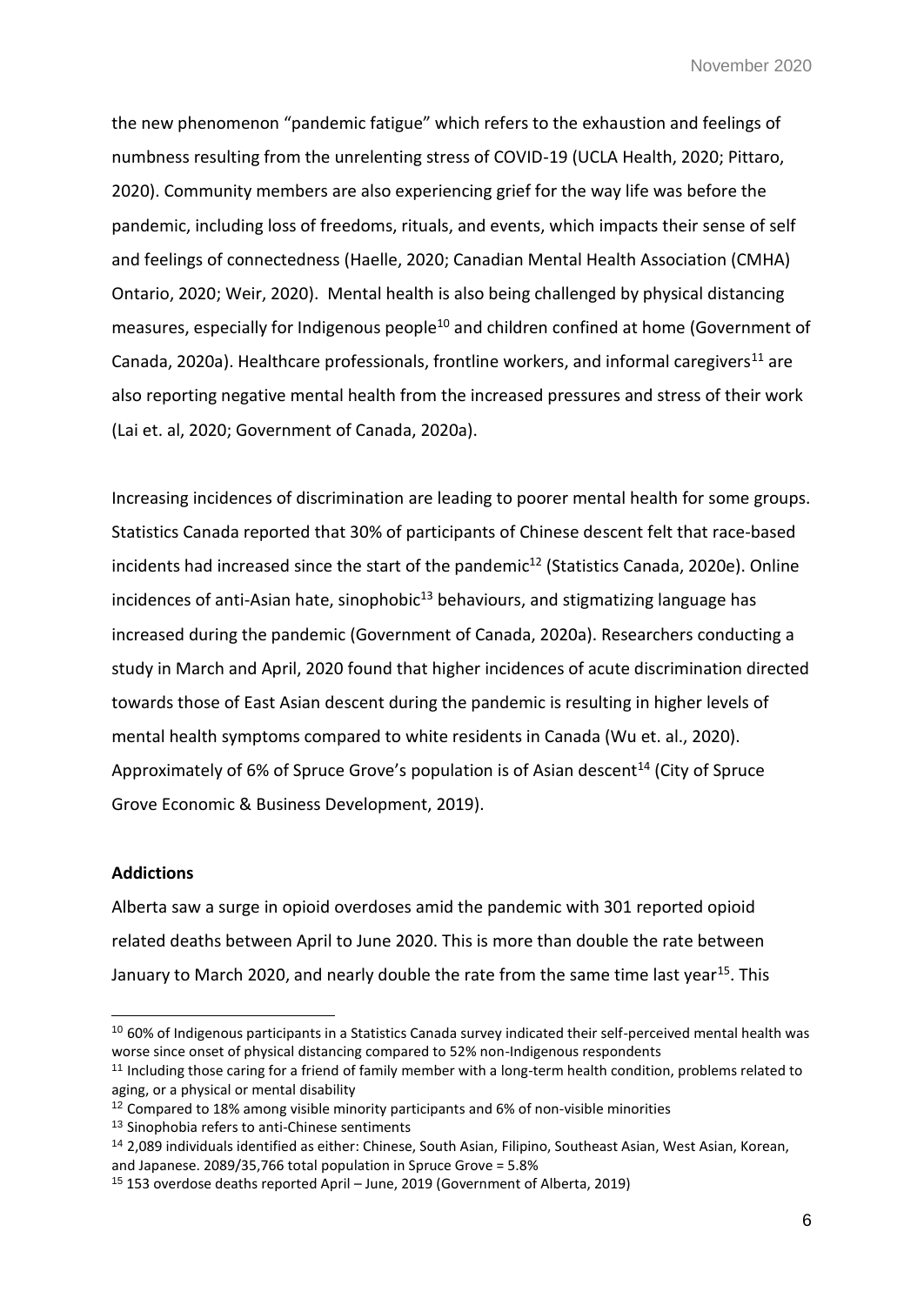means that nearly the same number of people have died from opioid overdoses in those three months as the province's total COVID-related deaths (398 as of November 12, 2020) since the start of the pandemic<sup>16</sup> (Government of Alberta, 2020d). Vulnerable people with substance use disorders are experiencing increased isolation, anxiety and stress on top of the challenges in accessing supports and services they need due to public health measures calling for physical distancing and limited trips outside the home (Government of Alberta, 2020e; Government of Canada, 2020a). In March, there was a decrease in utilization of harm reduction and treatment services, and a significant increase in the number of harms from opioid use. Adherence to treatment programs fell from 86% in March to 52.6% in April and 55.8% in May, but began to rebound in June to 84.2%. Toxicity of illegal drugs also increased because closing borders disrupted illicit substance supply chains, and many dealers contaminated products with toxic additives to stretch their supplies (Fletcher, 2020; Government of Canada, 2020a; The Canadian Press, 2020b).

### **Suicide Rates**

-

Alberta has the highest rate of suicides in Canada; approximately 500 of the 4,000+ people that die by suicide in Canada every year are from Alberta (Labine, 2020). There is no clear reason why this is, but some suspect Alberta's boom and bust economy connected to oil prices may be a contributing factor (Labine, 2020). Since March 2020, Alberta crisis centres are reporting increased numbers of suicide-related calls. For example, call volumes to the Edmonton region Canadian Mental Health Association distress line have increased by 5% overall compared to 2019. The Distress Centre in Calgary reported a 23.5% increase in suicide-related contacts since March, with a spike of 83.8% in calls at the end of August compared to the same time last year (Labine, 2020). Despite increased calls, preliminary data shows that suicide deaths in 2020 are trending below the six-year-monthly average (Thomas, 2020). Alberta's Associate Minister of Health credits this decrease in part to the \$53 million invested in the COVID-19 Mental Health and Addiction Action Plan which has included improvements to existing distress line services, clinical supports, recovery treatments, and online services (Thomas, 2020).

<sup>16</sup> Pandemic was declared on March 11, 2020 (WHO, 2020a)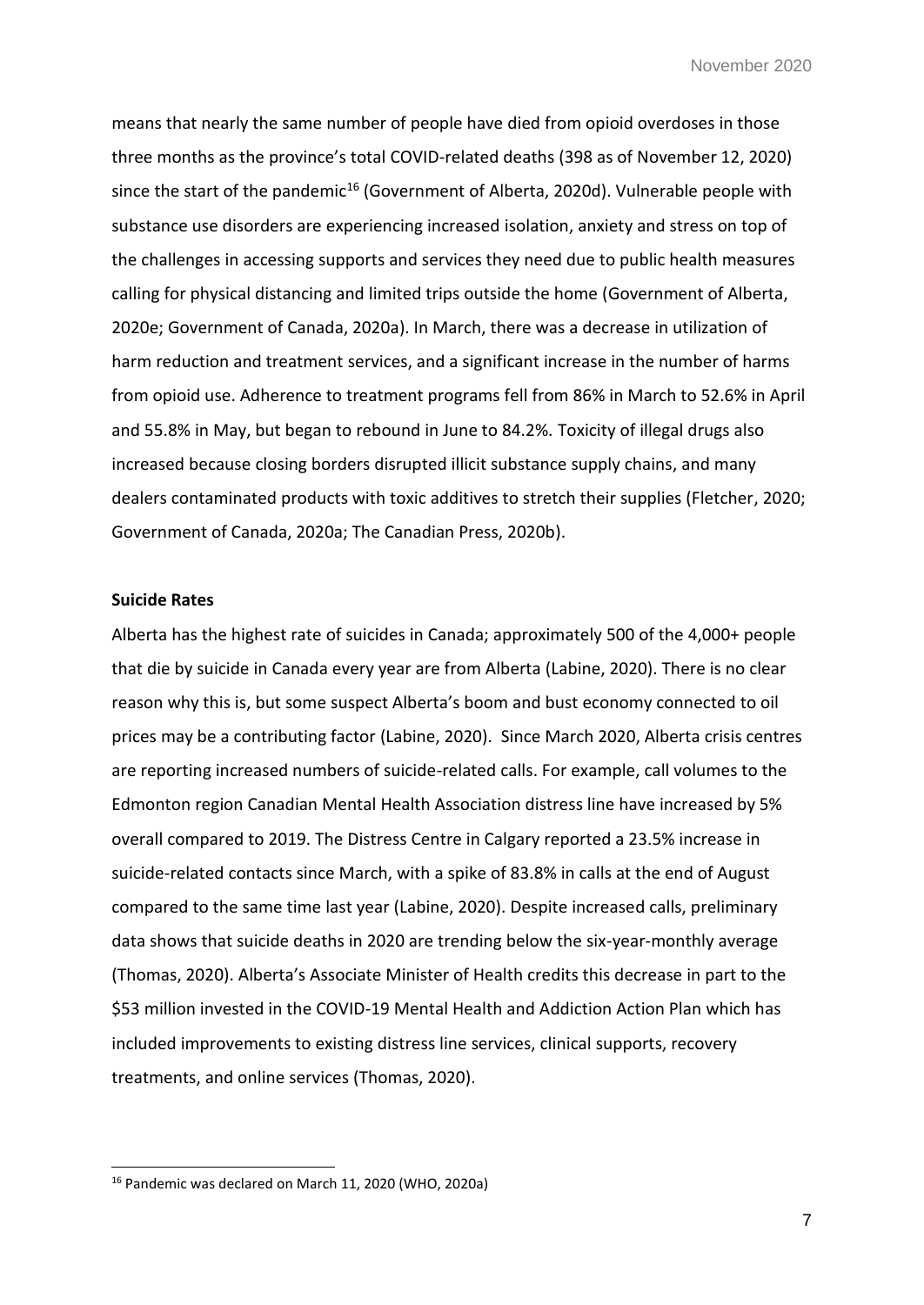#### **School Re-entry**

In preparation for the 2020/2021 school year during the COVID-19 pandemic, the Government of Alberta developed three different scenarios for the re-entry plan. Schools re-opened this fall under Scenario 1 with classes resuming in person and additional health measures being implemented to keep students and staff safe. Students had options to return to the classroom, learn online with the option of transitioning to the classroom at specified dates throughout the academic year, learn exclusively online, or opt for homeschooling with a guardian. The Edmonton Public School Board (EPSB) had about 70% of students return to in-person learning at the start of the school year (Bench, 2020). At the end of the first quarter in early November, EPSB and Edmonton Catholic School Board noted there were significant numbers of students moving in between online and in-person learning, with more elementary-aged students moving to in person and more high school students moving online (Stolte, 2020). Lower income jobs are less stable and less likely to be able to be done remotely which meant these parents/guardians likely sent children back to in-person learning (City of Spruce Grove, 2020a; Qian, 2020).

As of November 24, 2020 there are zero schools under the "enhanced" status, 64 schools under the "watch" status, 114 schools that are "open but with an outbreak of 2-4 cases", and the remainder are considered "open" (Government of Alberta, 2020g). Additionally, all City of Spruce Grove schools are open, and there are outbreaks of 2-4 cases at Prescott Learning Centre, Copperhaven School, and Spruce Grove Composite High School (Government of Alberta, 2020g).

#### **Rising COVID-19 Cases**

As stated in the previous Social Impacts – June report, research was suggesting that a second wave was probable. On September 23, 2020, Justin Trudeau announced that there is no doubt that Alberta, British Columbia, Ontario, and Quebec have entered a second wave of the pandemic (CBC News, 2020c). COVID-19 cases continue to rise in Alberta with record numbers being consistently reported throughout October and November. On November 22, Alberta broke its one-day record increase for the fourth consecutive day with 1,584 new COVID-19 confirmed cases (CBC News, 2020e). This number was higher than daily cases reported in Ontario and Quebec, which are approximately 3.5 and 2 times more populous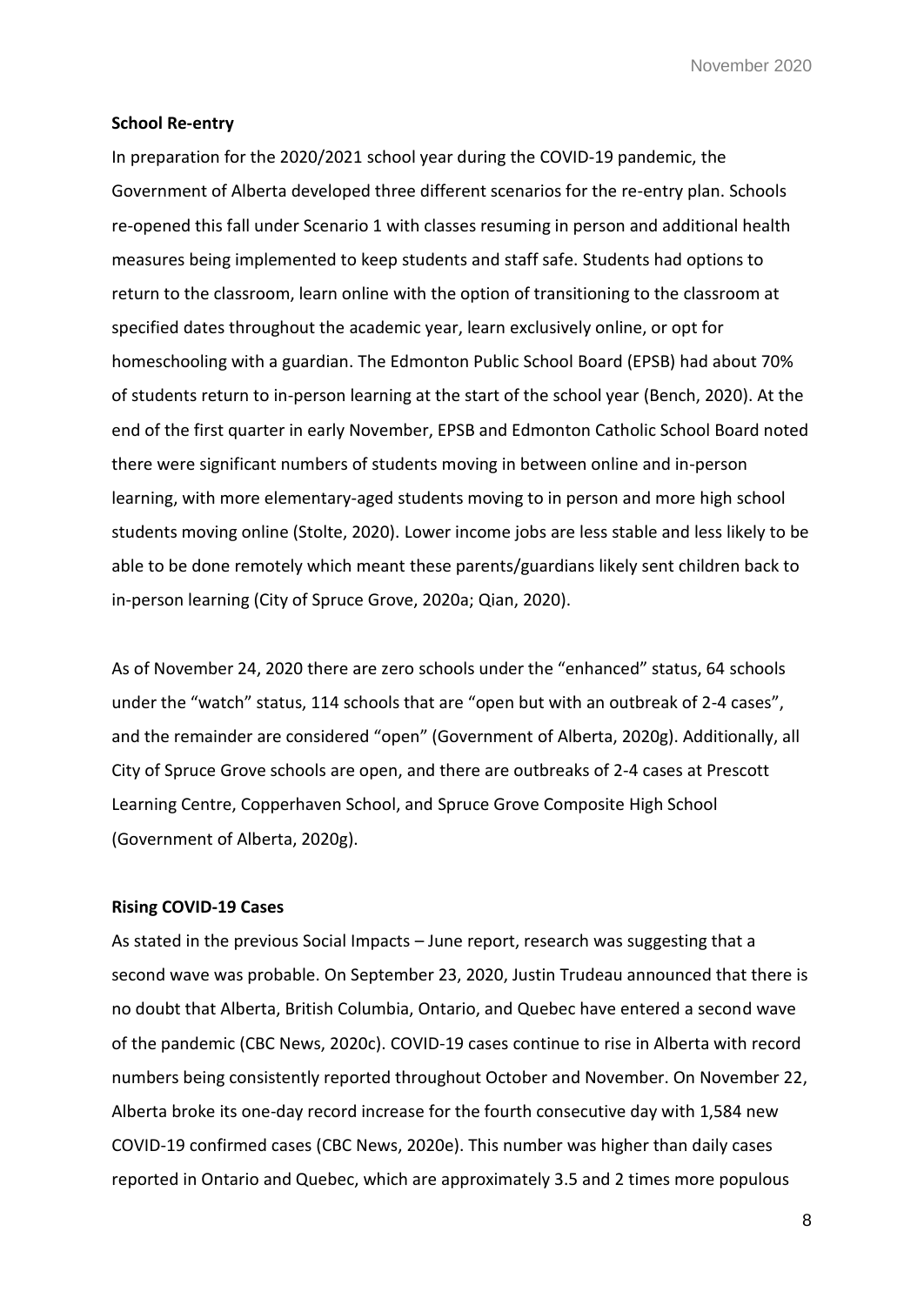than Alberta respectively (CBC News, 2020e). As of November 24, 2020, there are 93 active number of cases in Spruce Grove and the city is under "enhanced" status whereby additional health measures are put into place, such as the enactment of the mask bylaw (Government of Alberta, 2020d). In response to the growing cases, the province has suspended asymptomatic testing for individuals who do not have a known exposure to someone infected with COVID-19. This measure aims to reduce wait times for test results and to limit the spread of the virus, since it was determined that only 0.11% of asymptomatic Albertans contracted the virus without known exposure (CBC News, 2020d). Of Alberta's active cases, 85% do not have an identified source and the spike in cases has overwhelmed the contact tracing system, meaning that 3,000 positive cases that are backlogged from more than 10 days ago will no longer be investigated (CBC News, 2020f).

#### **Prevention Guidelines**

The World Health Organization, Government of Canada, and Government of Alberta all recommend wearing non-medical masks or face coverings when out in public and in settings where it can be difficult to maintain 2 meters of distance (World Health Organization, 2020b; Government of Canada, 2020e; Government of Alberta, 2020f). Masks are meant to be used as a complementary tool towards keeping oneself safe during the pandemic alongside regular hand washing, physical distancing, and staying home when sick (World Health Organization, 2020b; Government of Canada, 2020c; Government of Alberta, 2020f). It has not been proven that masks protect the wearer but, when worn properly, they reduce the spread of that person's potentially infectious respiratory droplets (World Health Organization, 2020b; Government of Canada, 2020c; Government of Alberta, 2020f). Emerging evidence is suggesting that COVID-19 is airborne and can be spread by aerosol particles, which has prompted the Government of Canada to update guidelines to include wearing masks indoors when with people who are not from your household, and to maximize ventilation as best as possible in the winter by ensuring HVAC systems are in good working order, opening windows when the weather permits, and reducing noise levels in public places so people can speak as quietly as possible (Government of Canada, 2020e).

#### **Spread of Misinformation**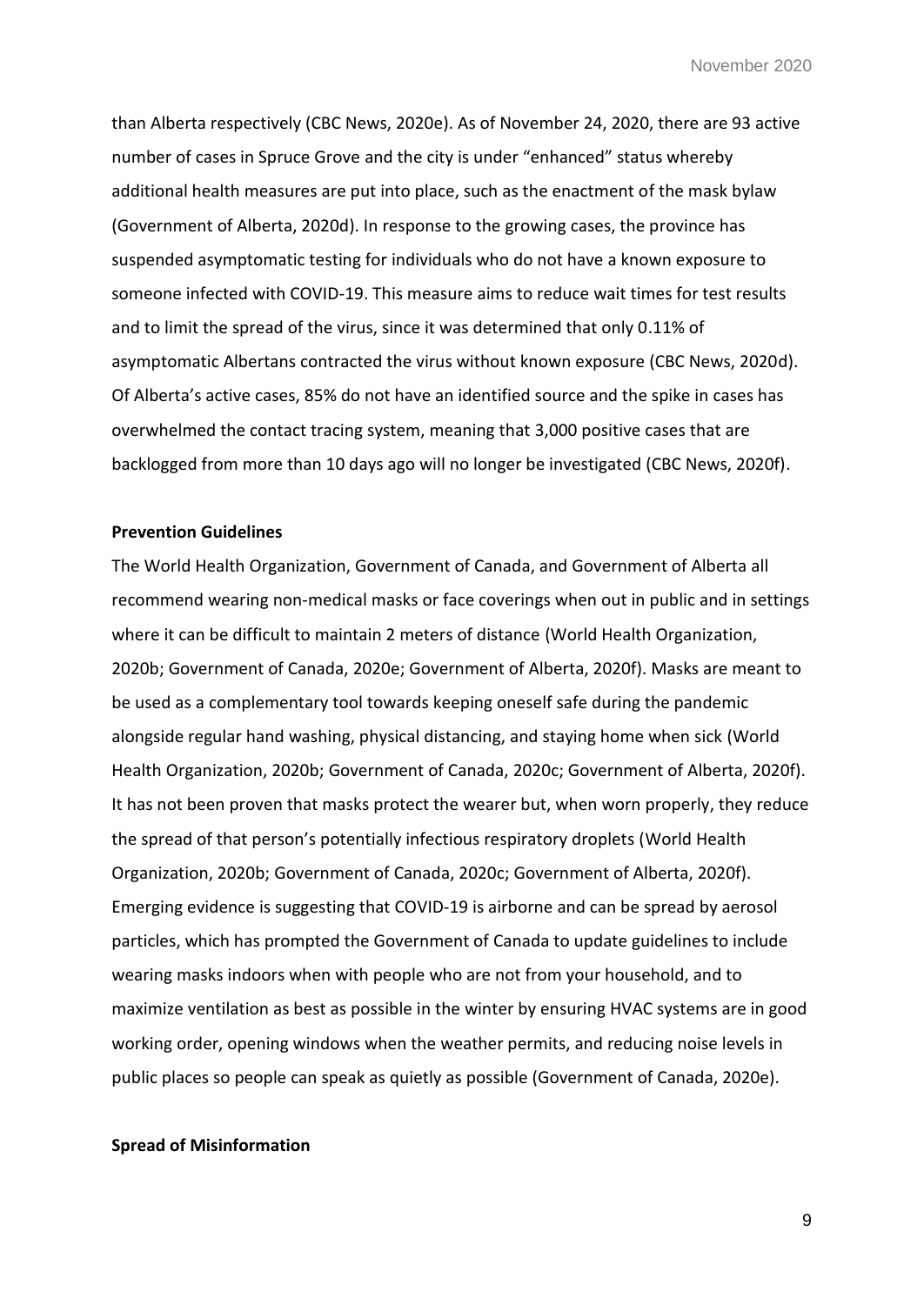In the age of the internet and social media, misinformation<sup>17</sup> tends to spread more rapidly than truth, is often more popular than accurate messages, and is very difficult to debunk once it has been spread (Wang et. al, 2019; Government of Canada, 2020a). Dissemination of misinformation during the pandemic is dangerous because it can prevent the delivery of accurate information from reaching the public, hindering efforts to fight the virus. Misinformation can also promote unsafe behaviours that increase the spread of COVID-19 and cause poor physical and mental health outcomes (Tasnim, Hossain, & Mazumder, 2020). It can also exacerbate fears, conspiracy theories, and racism, resulting in unconstructive, harmful behaviours (Government of Canada, 2020a).

According to the COVID-19 Recovery Survey, Spruce Grove residents are getting their main sources of information on COVID-19 from a variety of channels:

- 52% of respondents indicated using the Government of Alberta's COVID-19 website
- 42% indicated using online media sources
- 41% indicated using social media
- 39% indicated using radio news
- 36% indicated using the Government of Canada's COVID-19 website
- 35% indicated word of mouth through friends, family, and co-workers.

# **Social Policy Response to COVID-19**

-

The social policy response is viewed from a holistic frame that includes formal policy and legislation changes, practices, and activities specifically targeted to address social factors that are being exacerbated by the COVID-19 pandemic. This encompasses financial supports, public safety measures, and paradigm-shifting policies that are receiving renewed interest as they could contribute to recovery efforts and alleviating stressors Canadians are experiencing.

## **Canadian Emergency Response Benefit transition to new Employment Insurance**

The Canadian Emergency Response Benefit (CERB) temporarily assisted Canadians struggling due to work interruptions resulting from the pandemic. On September 27, 2020, the

<sup>&</sup>lt;sup>17</sup> Includes inaccurate information shared intentionally or unintentionally that causes harm.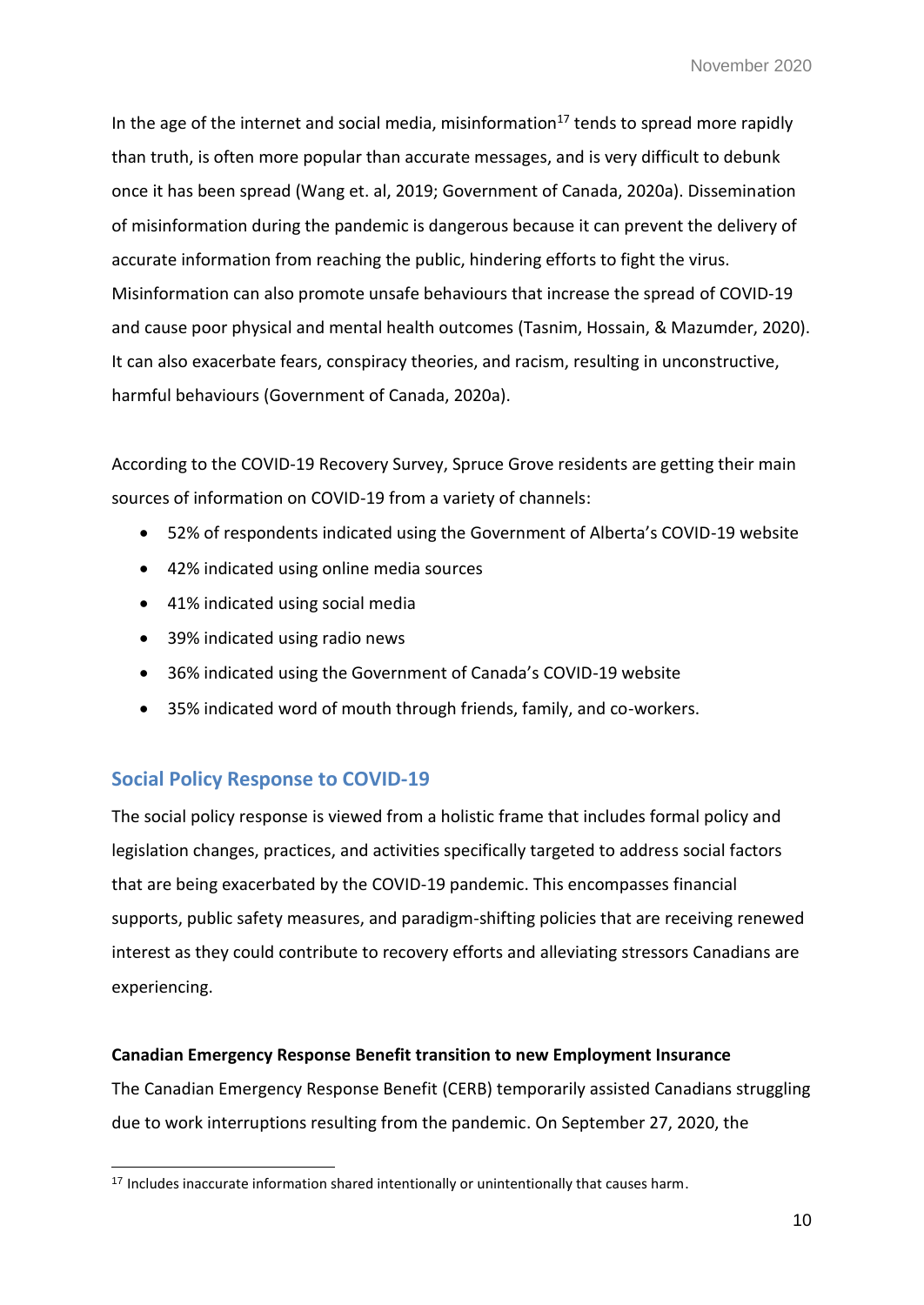Government of Canada transitioned to a simplified Employment Insurance (EI) program (Government of Canada, 2020d) from the CERB. The temporary measures expected to be in place for one year to help Canadians access EI are: 120 hours of work required to qualify<sup>18</sup>; minimum benefit rate of \$400 per week; and, at least 26 weeks of regular benefits. EI Premium rates are frozen for employees at the 2020 level for two years so employers and employees do not need to pay increased premiums during this time of economic uncertainty (Government of Canada, 2020d). Along with these temporary changes to EI, three new taxable benefits that are effective for one year starting September 27, 2020 have been introduced:

- 1) Canada Recovery Benefit<sup>19</sup>
- 2) Canada Recovery Sickness Benefit<sup>20</sup>
- 3) Canada Recovery Caregiving Benefit<sup>21</sup>

### **Guaranteed Basic Income**

-

The goal of a guaranteed basic income is to ensure all individuals within a given society can stay above the poverty line and afford the basic necessities of life (e.g., food, clothing, and shelter). In Spruce Grove, the poverty line for a family of four is an annual household income of \$44,874<sup>22</sup> and at least 1,325 families<sup>23</sup> are below it (Statistics Canada, 2020f; City of Spruce Grove Economic & Business Development, 2019). The Federal government is currently looking into the potential of evolving the Canada Emergency Response Benefit (CERB) into a guaranteed basic income (Lum, 2020). This could support self-employed workers that do not qualify for EI and have been stressed by the pandemic.

<sup>&</sup>lt;sup>18</sup> Compared to pre-pandemic requirements to have 420 insurable hours to qualify for regular benefits (job loss) and 600 insurable hours to qualify for special benefits (sickness, maternity/parental, compassionate care or family caregiver) (Government of Canada, 2020d).

<sup>19</sup> \$400/week for 26 weeks for people not eligible for EI; must apply every 2 week period to confirm they still meet the eligibility; taxable

<sup>&</sup>lt;sup>20</sup> \$500/week for 2 weeks for people who cannot work because they are sick or must self-isolate because of COVID-19; workers need to have missed 60% or more of their scheduled work for the weeks they are applying for this benefit

 $21$  \$500/week for 26 weeks per household; workers would apply after the period they are seeking support for and confirm they meet the requirements; two members from the same household cannot apply for this benefit for the same period of time

<sup>&</sup>lt;sup>22</sup> Market basket measure: 2018 reference period; Alberta, population 30,000 to 99,999. This is a measure of the disposable income a family would need to be able to purchase a basket of goods that includes food, clothing, shelter, transportation, and other basic needs (The Conference Board of Canada, 2011)  $^{23}$  1740 households earn less than \$40,000/year and 76.17% of households are families therefore

<sup>76.17%</sup>x1740= 1325. Cannot discern how many make between \$40,000 - \$44,874. This number is an estimate.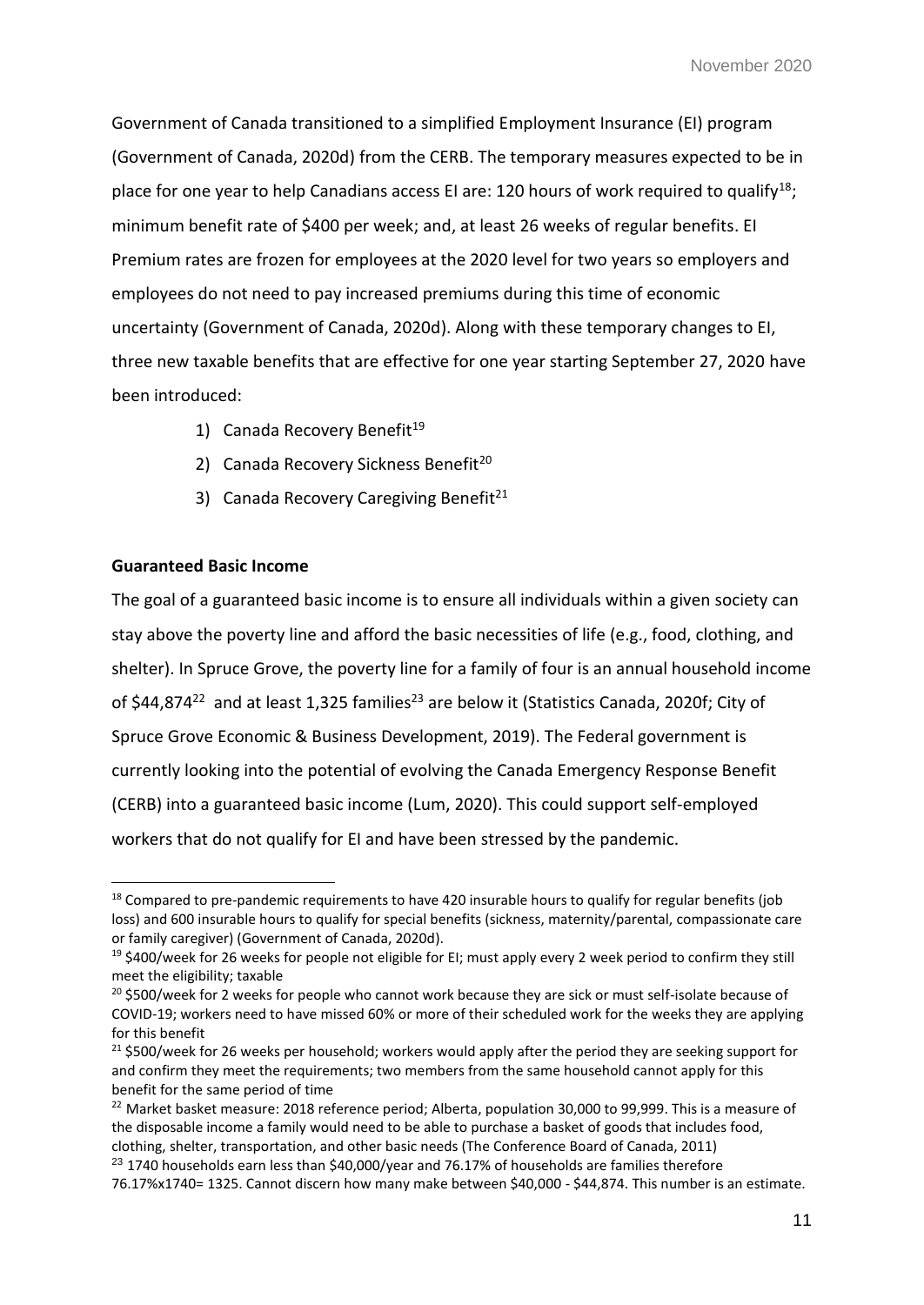#### **Face Coverings Bylaws**

Several municipalities across Canada, including the City of Spruce Grove, developed Face Coverings Bylaws. The City of Spruce Grove's Temporary Mandatory Face Coverings Bylaw (bylaw # C-1128-20) was approved by Spruce Grove City Council on August 17, 2020. This bylaw is enacted when the city is under a "watch" status as determined by Alberta's Chief Medical Officer of Health. In addition to other factors, a watch may be implemented by the Province when there are at least 10 active cases and more than 50 active cases per 100,000 population. In Spruce Grove this means the threshold is 18 active cases. On October 23, 2020 the bylaw was implemented and is currently in place (as of November 17, 2020) (City of Spruce Grove, 2020c).

#### **Childcare**

The federal government is exploring a Canada-wide early-learning and childcare system to support COVID-19 recovery (Evans, 2020; Ferguson, 2020). While the details have yet to be released, the goal of a universal childcare system is to have a system funded primarily through the government with low to no fees for parents and guardians (Kennedy, 2020). Alberta had previously implemented a subsidized, \$25-a-day childcare pilot program in 2017; the first phase of it ended on July 31, 2020 and meant that approximately 1,300 families across 22 daycare centers experienced increased costs for childcare. The second phase of the program which includes 6000 spaces across 100 centers is expected to end in April 2021. These policies changes have added strain to families accessing the program, causing them to feel additional stress during the pandemic (CBC News, 2020b).

#### **Pharmacare Plan**

Before the pandemic, approximately 7.5 million people in Canada had no or inadequate prescription drug coverage. Between March and April 2020, three million jobs were lost because of the COVID-19 lockdown. Unemployment continues to be high resulting in even more people living in Canada have lost prescription drug coverage from their employmentrelated benefits (Heart and Stroke Foundation, 2020). The need for improved access to pharmaceuticals has increased as a result of the pandemic and has renewed interest in a pharmacare program. A recent study published by the Angus Reid Institute found that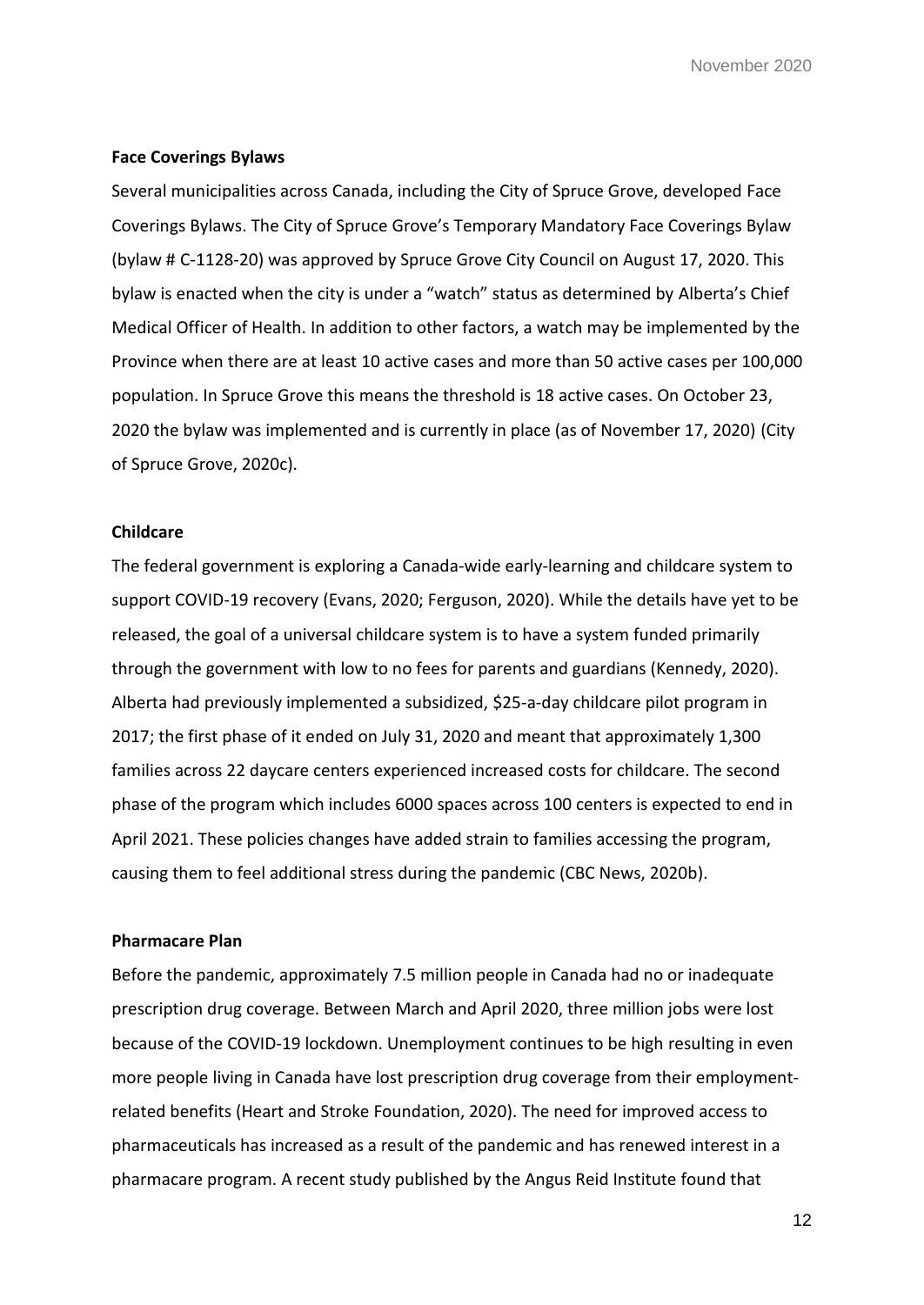within the past year, 23% of Canadians have not filled or renewed their prescriptions because they cannot afford to keep the recommended dosage schedule. The study also found that Canadian's were twice as likely to lose prescription drug coverage than to gain it, and that 37% of households earning less than \$50,000 reported paying for at least half of their prescriptions within the past year. Against the backdrop of the pandemic, 86% of Canadians indicated support for a national pharmacare program and 77% believe it should be a high priority for the government (Angus Reid Institute, 2020). On November 18, 2020, Bill C-213 (Canada Pharmacare Act introduced as a private member's bill) underwent its second reading in the House of Commons (Parliament of Canada, 2020).

## **Analysis**

-

This section explores what the information presented means now, in the future, and locally for the City of Spruce Grove. The information to-date demonstrates a continually shifting terrain for the City of Spruce Grove to navigate economic, health, social, and political factors interplaying in dynamic ways.

The path forward to recovery is dependent on both understanding the current context and anticipating future changes. Economically, Alberta as a whole and Spruce Grove residents have been significantly affected by the downturn in the economy. Spruce Grove residents accessed CERB 8% above the provincial average. One explanation could be that, compared to the provincial averages, more Spruce Grove residents work in construction and retail<sup>24</sup> which Statistics Canada identified as two of the four<sup>25</sup> industries that face longer paths to recovery (City of Spruce Grove, 2017; Statistics Canada, 2020g). The second wave, and subsequent public health orders, are likely to further exacerbate the strain on the economy and people's livelihoods. Canada's average GDP annual growth rate between 1962-2020 is 3.04% (Trading Economics, 2020). Given that it is projected to contract by 8.2% in 2020 (The Conference Board of Canada, 2020a), this means it could take nearly 3 years to get back to the pre-pandemic levels once economic recovery begins. Economic recovery is expected to

<sup>&</sup>lt;sup>24</sup> Nearly 16% of employed Spruce Grove residents work in the construction sector (compared to average 10.5% Albertans) and 13% of employed residents work in the retail industry (compared to average 10.6% Albertans) (City of Spruce Grove, 2017; Alberta Government, 2018)

 $25$  The other two industries are accommodation and food services, and transportation and warehousing.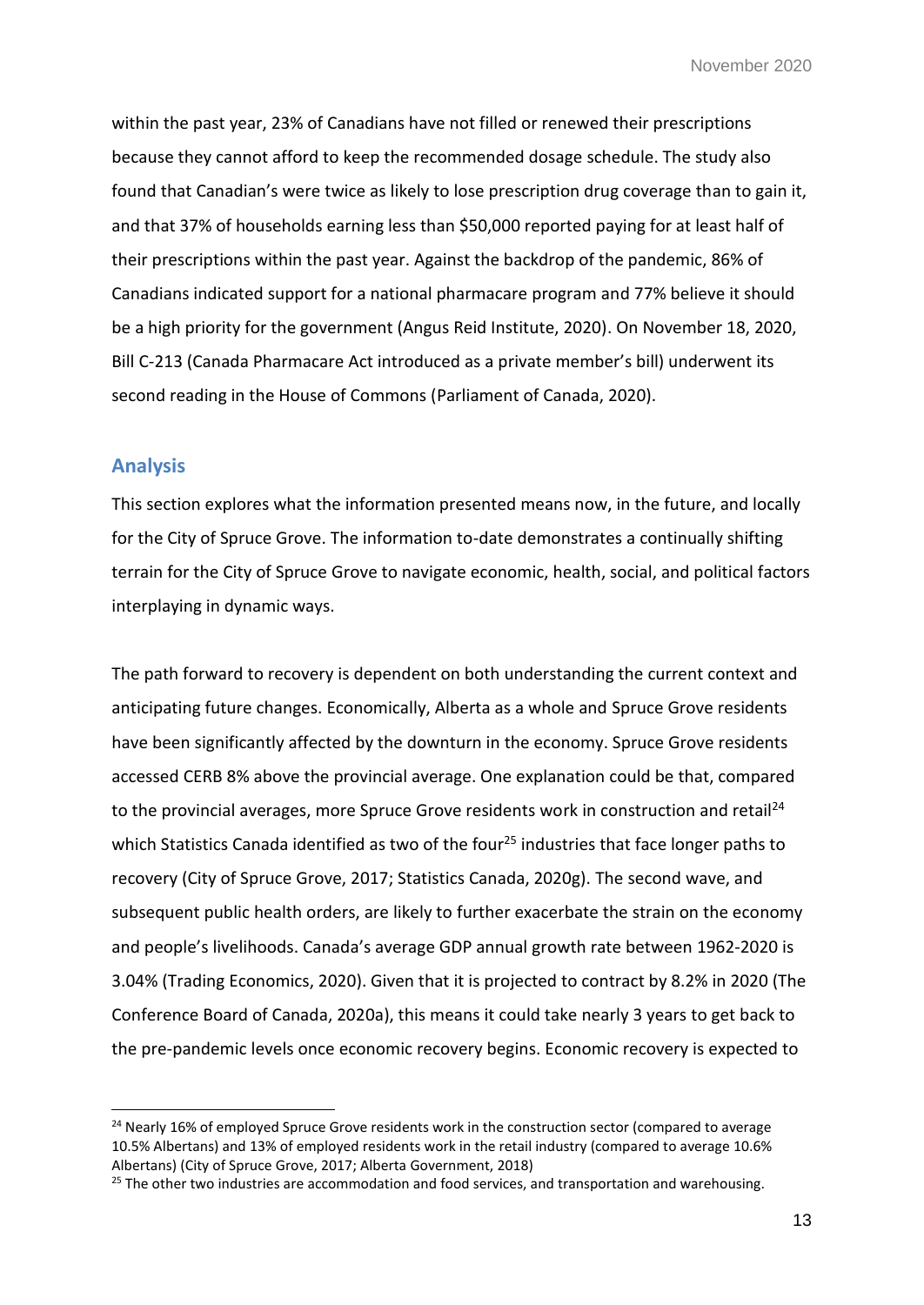take longer in Alberta than the rest of Canada, and the City of Spruce Grove could be looking at a minimum of 3-5 years to return to economic baseline after the pandemic ends.

Significant research links economic hardship and financial insecurity with social issues including domestic violence, mental illness and suicide ideation/ attempts, addictions, and food and housing insecurity (City of Spruce Grove, 2020a, 2020b). The City of Spruce Grove can anticipate that more residents will experience these social issues as a direct result of stress from the pandemic and economic challenges. For example, an estimated 1325 families in Spruce Grove were living below the poverty line in 2019 (City of Spruce Grove Economic & Business Development, 2019). This number is projected to be much higher when 2020 data is available.

The Government of Canada is currently exploring reform of the Employment Insurance program. There are several lessons and takeaways with the implementation of a Universal Basic Income-like program such as CERB. Certainly, the impact of COVID-19 would have been worse without this social safety net especially in Spruce Grove where over one quarter of residents accessed this program. Studies have shown that guaranteed basic income increases quality of life, improves health, stimulates the economy, helps reduce income gaps, and is more efficient than providing traditional social welfare services (Calnitsky & Gonalons-Pons, 2020; Collier, 2020; Frankel, 2020). Critics of basic income argue that it supports low pay and insecure employment trends, is far too costly, shifts resources from those in need, and discourages workforce participation (Clifford & Dunk, 2020; Collier, 2020,). There is also substantial stigma about how individuals spend their benefits with one of the most referenced being that it facilitates access to drugs and alcohol. From an evidence-based perspective, the benefits of a universal basic income are substantial and CERB has demonstrated the resiliency that this kind of program offers.

Childcare also plays a role in the recovery for local community because it enables parents/guardians to participate in the workforce (Bateman, 2020; Qian, 2020). Women's participation in the labour force, in particular, is down to the lowest levels in three decades (Deschamps, 2020). Additionally, women are averaging 95 hours of work per week of caregiving since COVID-19 (compared to 68 hours per week beforehand). Men's hours have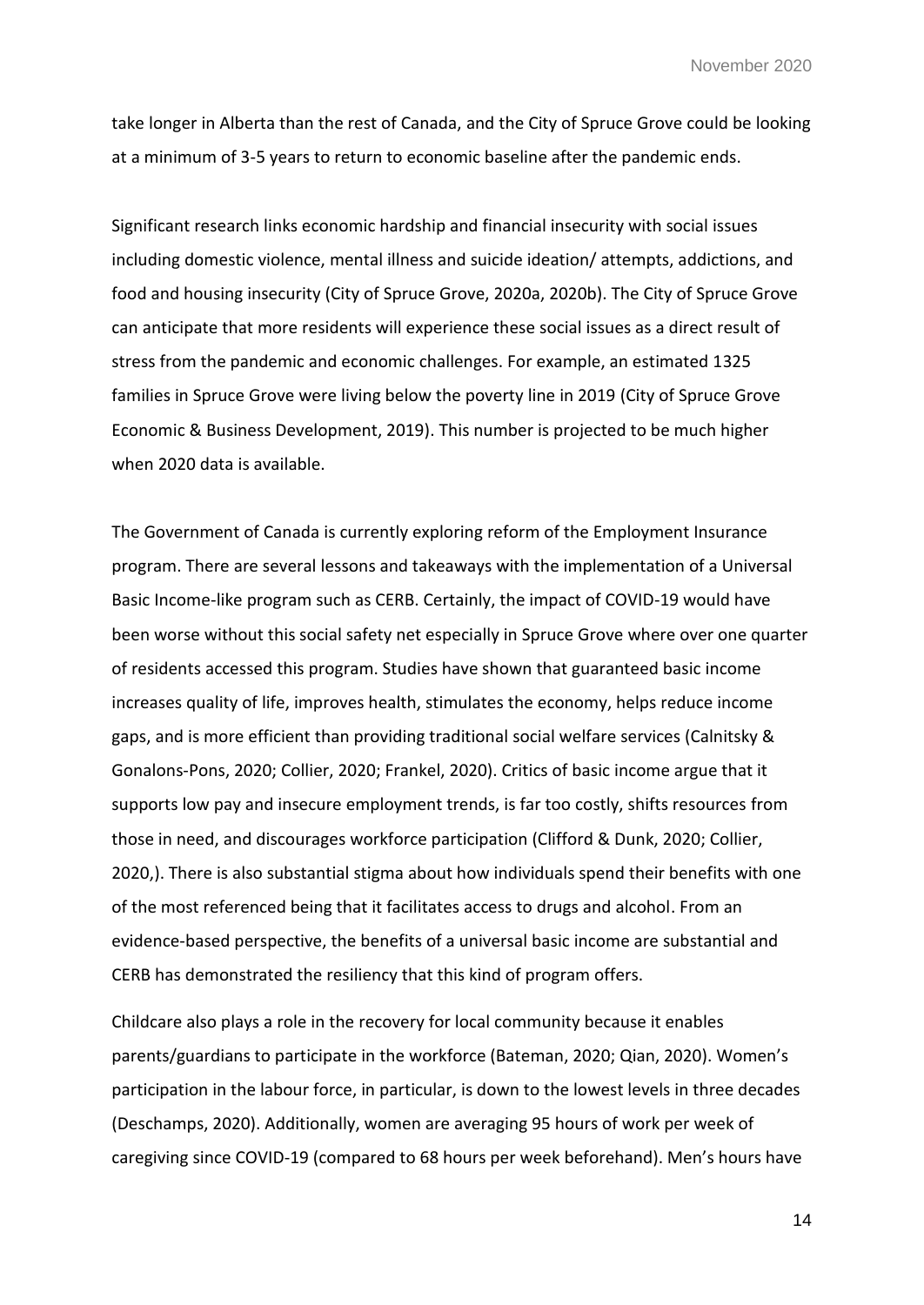also increased as they are doing an average of 46 hours of caregiving per week since the pandemic which is up from 33 hours before (Gregory, 2020). Having a more affordable childcare system has proven to increase participation in the workforce (Fortin, 2017). While the development of a universal basic income and childcare are within other government jurisdictions, the City of Spruce Grove can advocate for this as other municipalities, such as Calgary and Edmonton, are doing as the Federal Government explores options. As well, the City can anticipate additional policies to support a stronger social safety net, such as a Canadian pharmacare plan, as lessons from the pandemic create long-lasting societal changes.

Socially, as the pandemic draws out, all individuals within society are experiencing various levels of fatigue, stress, grief and loss, and tensions between individual rights and freedoms and actions for the collective good. Mental health is a high priority for recovery with Spruce Grove residents as 73% of those surveyed indicating its importance. This number indicates that likely within their immediate household, many residents are experiencing some mental health challenges as a result of the pandemic, comparable with the households impacted economically. Research around determinants of mental health has identified the three most important determinants of mental health are social inclusion, freedom from discrimination and violence, and access to economic resources (Keleher & Armstrong, 2005).

The pandemic has exacerbated and put a spotlight on systemic inequalities, increasing vulnerabilities for those that were already vulnerable (Bryant, Aquanno, and Raphael, 2020; City of Spruce Grove, 2020a, 2020b). For example, the rise in instances of discrimination and stigmatization towards individuals of Asian descent has put members of this group further at risk. This growing strain and awareness has created opportunity to foster and create more equitable and resilient systems through recovery, in a way that was not within the foreseeable future prior.

Skepticism about the urgency of COVID-19 and resistance to following public safety protocols amongst Albertans are impeding efforts to slow the spread (Kauffmann, 2020). This skepticism is difficult to counter as distrust in governments and science is growing (Dornan, 2020; Government of Canada, 2020a). Mask use, as an example, has been controversial in part because messaging has changed throughout the pandemic and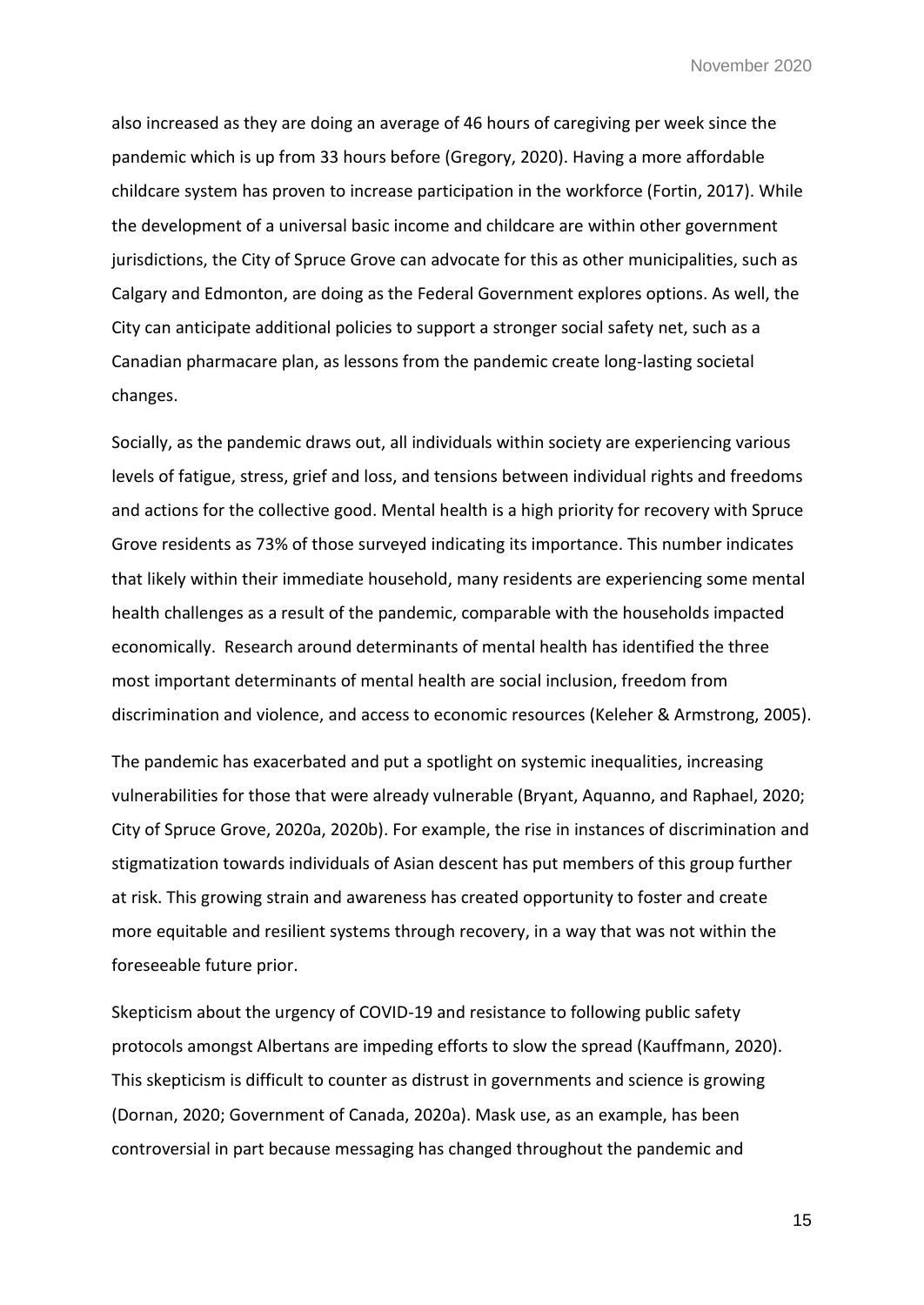consistent polices are not in place among various jurisdictions. Alberta is the only province in Canada to not have a province-wide public health order regarding mandatory masks. Mask are mandatory in in the Edmonton and Calgary zones for indoor places of worship and workplaces. Several municipalities in Alberta have introduced mask bylaws though with variance in application; however, is likely causing confusion and mistrust regarding this health measure. As the recovery survey indicates, Spruce Grove residents are getting information on COVID-19 from a variety of sources including government websites, social media, and news outlets demonstrating a need for mixed forms of communication and consistency in the messages relayed.

# **Conclusion**

This report has used a social lens to explore the economic and social impacts the COVID-19 pandemic is having on the community of Spruce Grove. It provides a continuation of the reports published in April and June 2020 and aims to equip local decision makers with information needed to support the community through this crisis and recovery.

Any questions should be directed to the [Social Planning Unit.](mailto:socialplanning@sprucegrove.org)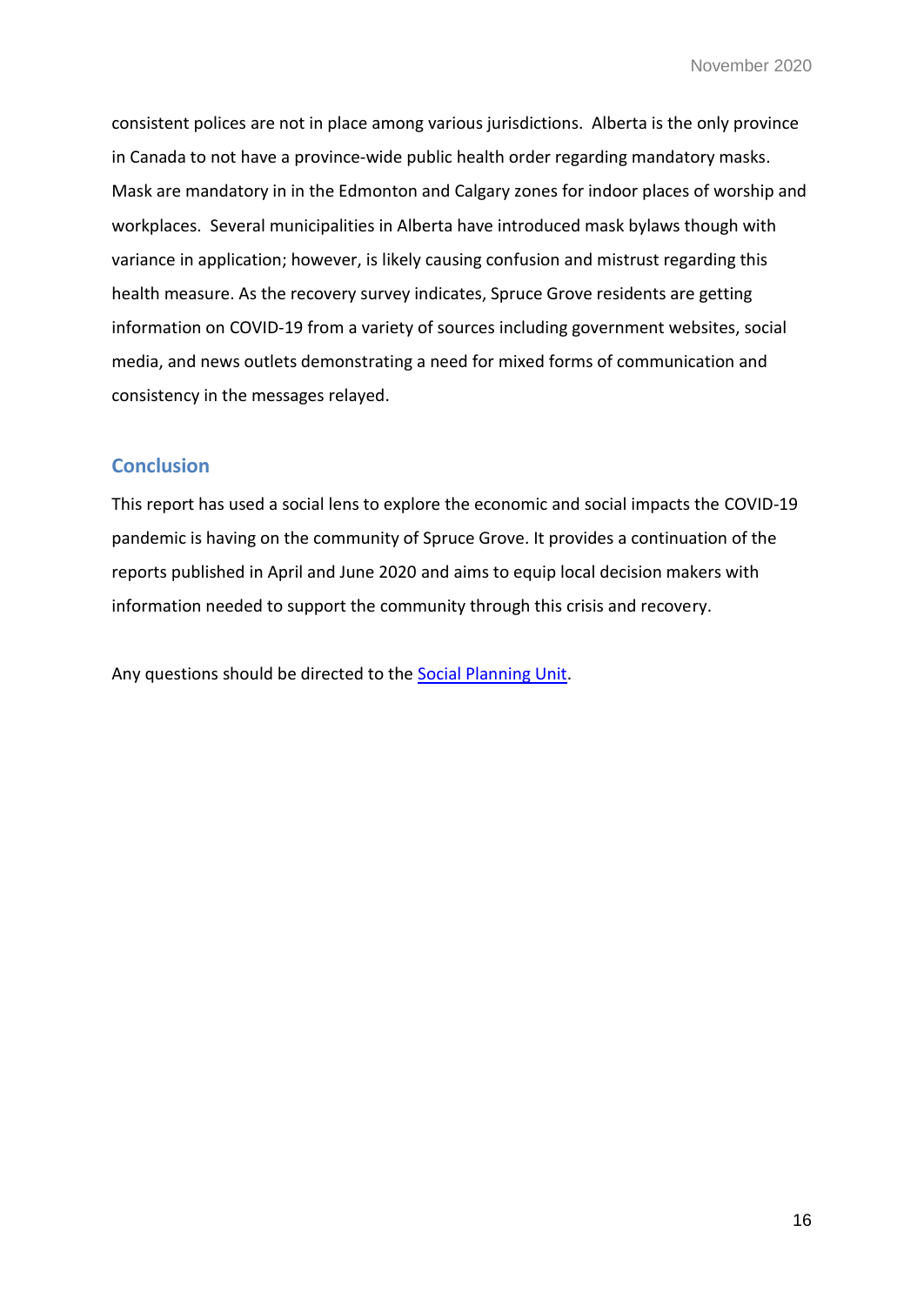#### **References**

- Angus Reid Institute. (2020, October 29). Access for all: Near universal support for a pharmacare plan covering Canadians' prescription drug costs. <http://angusreid.org/pharmacare-2020/>
- Bateman, N. (2020, July 8). Working parents are key to COVID-19 recovery. *Brookings.*  [https://www.brookings.edu/research/working-parents-are-key-to-covid-19](https://www.brookings.edu/research/working-parents-are-key-to-covid-19-recovery/) [recovery/](https://www.brookings.edu/research/working-parents-are-key-to-covid-19-recovery/)
- Bai, N. (2020, June 26). Still Confused About Masks? Here's the Science Behind How Face Masks Prevent Coronavirus[. https://www.ucsf.edu/news/2020/06/417906/still](https://www.ucsf.edu/news/2020/06/417906/still-confused-about-masks-heres-science-behind-how-face-masks-prevent)[confused-about-masks-heres-science-behind-how-face-masks-prevent](https://www.ucsf.edu/news/2020/06/417906/still-confused-about-masks-heres-science-behind-how-face-masks-prevent)
- Bench, A. (2020, August 26). Nearly 30% of students have opted for online learning: Edmonton Public Schools. *Global News.*  [https://globalnews.ca/news/7298294/edmonton-public-schools-online-learning](https://globalnews.ca/news/7298294/edmonton-public-schools-online-learning-september-2020/)[september-2020/](https://globalnews.ca/news/7298294/edmonton-public-schools-online-learning-september-2020/)
- Bliss, C., Musikanski, L., Phillips, R., & Davidson, L. (2020). When Will the Pandemic End? Suggestions for US Communities to Manage Well-Being in the Face of COVID-19. International Journal of Community Well-Being, 1–15. Advance online publication. <https://doi.org/10.1007/s42413-020-00075-6>
- Bryant, T., Aquanno, S., & Raphael, D. (2020). Unequal Impact of COVID-19: Emergency Neoliberalism and Welfare Policy in Canada. *Critical Studies: An International and Interdisciplinary Journal*, *15*(1), 22-39.
- Calnitsky, D., & Gonalons-Pons, P. (2020). The Impact of an Experimental Guaranteed Income on Crime and Violence. *Social Problems*.
- Canadian Mental Health Association (CMHA) Ontario. (2020). Loss and grief during the COVID-19 pandemic. [https://ontario.cmha.ca/documents/loss-and-grief-during-the](https://ontario.cmha.ca/documents/loss-and-grief-during-the-covid-19-pandemic/)[covid-19-pandemic/](https://ontario.cmha.ca/documents/loss-and-grief-during-the-covid-19-pandemic/)
- CBC News. (2020a, April 15). Alberta economy on track for most severe annual decline on record, national report predicts. [https://www.cbc.ca/news/canada/calgary/conference-board-canada-alberta](https://www.cbc.ca/news/canada/calgary/conference-board-canada-alberta-economy-recession-covid-1.5532997)[economy-recession-covid-1.5532997](https://www.cbc.ca/news/canada/calgary/conference-board-canada-alberta-economy-recession-covid-1.5532997)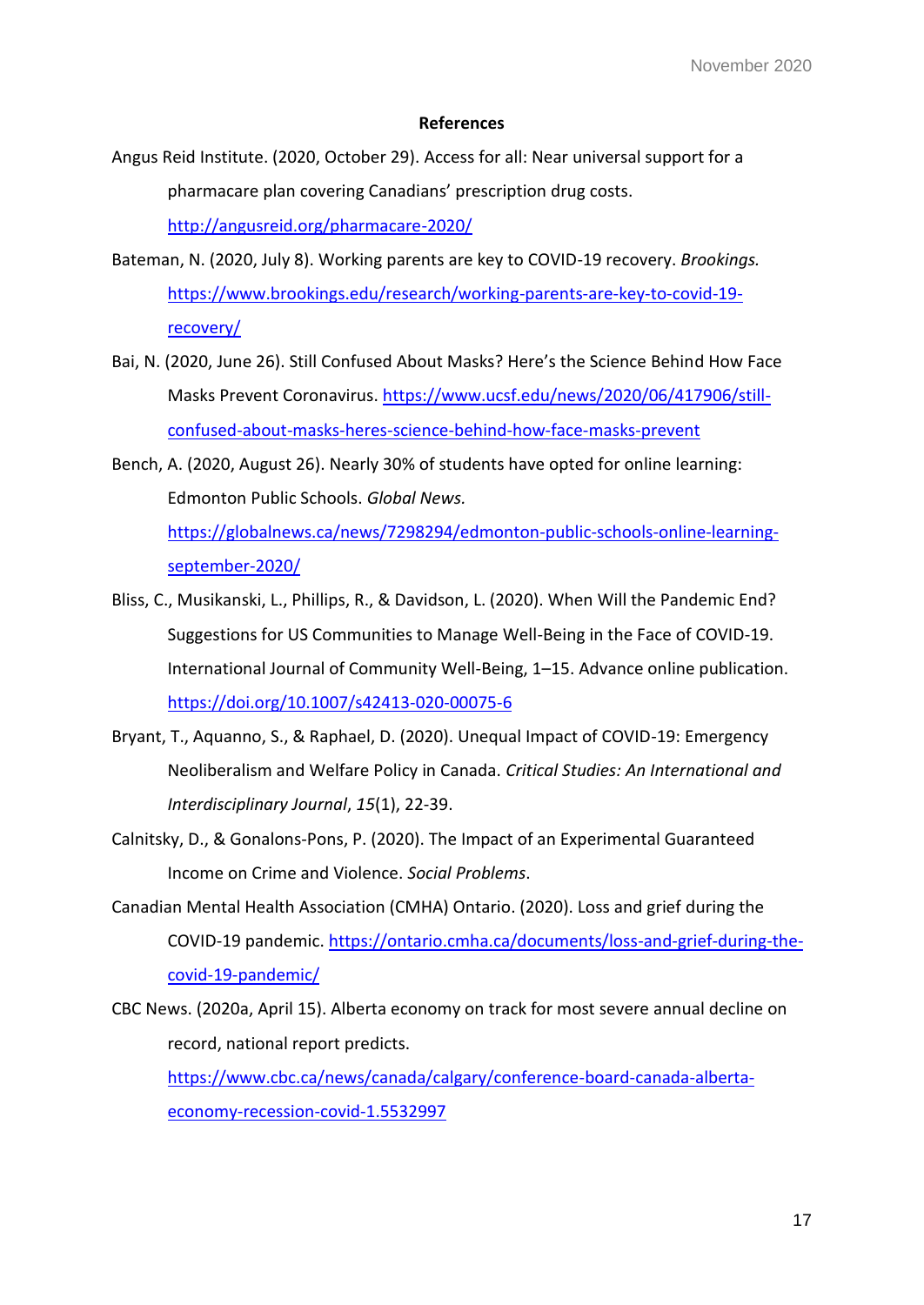- CBC News. (2020b, July 2). End to Alberta's \$25/day child-care program creates 'doubleblow for families. [https://www.cbc.ca/news/canada/edmonton/end-to-alberta-s-25](https://www.cbc.ca/news/canada/edmonton/end-to-alberta-s-25-day-child-care-program-creates-double-blow-for-families-1.5635310) [day-child-care-program-creates-double-blow-for-families-1.5635310](https://www.cbc.ca/news/canada/edmonton/end-to-alberta-s-25-day-child-care-program-creates-double-blow-for-families-1.5635310)
- CBC News. (2020c, September 23). Coronavirus: What's happening in Canada and around the world on Wednesday. [https://www.cbc.ca/news/canada/world-canada-covid-19](https://www.cbc.ca/news/canada/world-canada-covid-19-sept-23-1.5735092) [sept-23-1.5735092](https://www.cbc.ca/news/canada/world-canada-covid-19-sept-23-1.5735092)
- CBC News. (2020d, October 20). Alberta entering 'danger zone' as COVID-19 cases continue to set records, top doctor says.

[https://www.cbc.ca/news/canada/edmonton/alberta-covid-19-cornavirus-hinshaw-](https://www.cbc.ca/news/canada/edmonton/alberta-covid-19-cornavirus-hinshaw-1.5769403)[1.5769403](https://www.cbc.ca/news/canada/edmonton/alberta-covid-19-cornavirus-hinshaw-1.5769403) 

- CBC News. (2020e, November 22). For 4th consecutive day, Alberta breaks daily record with 1,584 new cases of COVID-19. [https://www.cbc.ca/news/canada/edmonton/for-4th](https://www.cbc.ca/news/canada/edmonton/for-4th-consecutive-day-alberta-breaks-daily-record-with-1-584-new-cases-of-covid-19-1.5812147)[consecutive-day-alberta-breaks-daily-record-with-1-584-new-cases-of-covid-19-](https://www.cbc.ca/news/canada/edmonton/for-4th-consecutive-day-alberta-breaks-daily-record-with-1-584-new-cases-of-covid-19-1.5812147) [1.5812147](https://www.cbc.ca/news/canada/edmonton/for-4th-consecutive-day-alberta-breaks-daily-record-with-1-584-new-cases-of-covid-19-1.5812147)
- CBC News. (2020f, November 24). Backlog forces Alberta to skip contact tracing for 3,000 COVID-19 infections[. https://www.cbc.ca/news/canada/calgary/contact-tracing](https://www.cbc.ca/news/canada/calgary/contact-tracing-alberta-hinshaw-backlog-1.5813847)[alberta-hinshaw-backlog-1.5813847](https://www.cbc.ca/news/canada/calgary/contact-tracing-alberta-hinshaw-backlog-1.5813847)
- City of Spruce Grove. (2017, December). Spruce Grove Labour Market Profile. <https://www.sprucegrove.org/media/2732/trimunprofilesgfinal-june-15.pdf>
- City of Spruce Grove. (2018, July). Demographic Report 2018.

<https://www.sprucegrove.org/media/2949/2018-census-demographic-report.pdf>

- City of Spruce Grove. (2020a, April). COVID-19 Social Impact Report Spruce Grove. [https://www.sprucegrove.org/media/4102/covid-19-social-impacts-report-april-](https://www.sprucegrove.org/media/4102/covid-19-social-impacts-report-april-2020.pdf)[2020.pdf](https://www.sprucegrove.org/media/4102/covid-19-social-impacts-report-april-2020.pdf)
- City of Spruce Grove. (2020b, June). COVID-19 Social Impact Update Report Spruce Grove. [https://www.sprucegrove.org/media/4103/covid-19-social-impacts-report-june-](https://www.sprucegrove.org/media/4103/covid-19-social-impacts-report-june-2020.pdf)[2020.pdf](https://www.sprucegrove.org/media/4103/covid-19-social-impacts-report-june-2020.pdf)
- City of Spruce Grove. (2020c) Face coverings and masks.

[https://www.sprucegrove.org/services/emergency-protective-services/the-city-s](https://www.sprucegrove.org/services/emergency-protective-services/the-city-s-response-to-covid-19/face-coverings-and-masks/#:~:text=On%20Aug.,Temporary%20Mandatory%20Face%20Coverings%20Bylaw%20.&text=When%20the%20bylaw%20is%20not,but%20it%20is%20strongly%20encouraged)[response-to-covid-19/face-coverings-and-](https://www.sprucegrove.org/services/emergency-protective-services/the-city-s-response-to-covid-19/face-coverings-and-masks/#:~:text=On%20Aug.,Temporary%20Mandatory%20Face%20Coverings%20Bylaw%20.&text=When%20the%20bylaw%20is%20not,but%20it%20is%20strongly%20encouraged)

[masks/#:~:text=On%20Aug.,Temporary%20Mandatory%20Face%20Coverings%20Byl](https://www.sprucegrove.org/services/emergency-protective-services/the-city-s-response-to-covid-19/face-coverings-and-masks/#:~:text=On%20Aug.,Temporary%20Mandatory%20Face%20Coverings%20Bylaw%20.&text=When%20the%20bylaw%20is%20not,but%20it%20is%20strongly%20encouraged)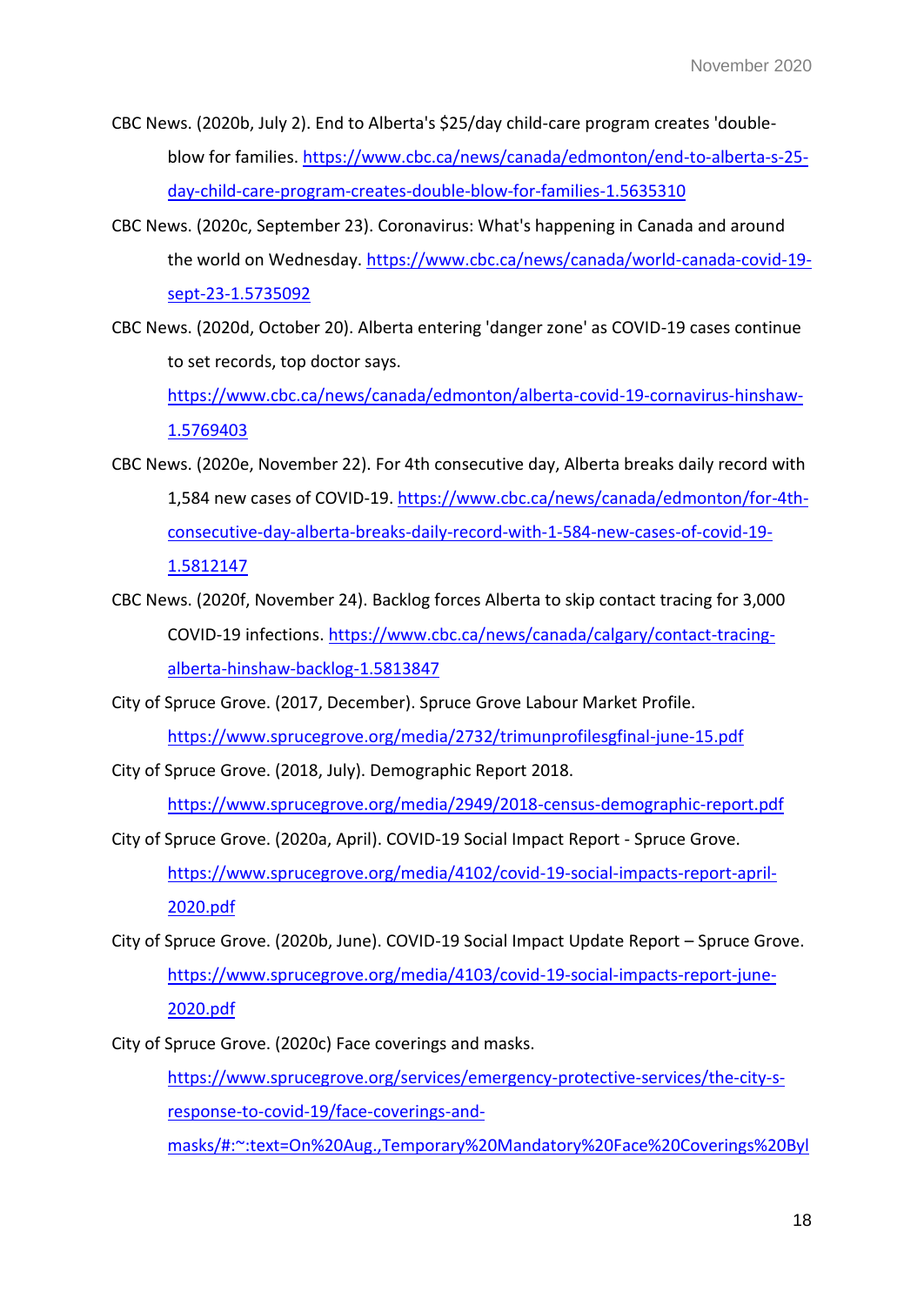[aw%20.&text=When%20the%20bylaw%20is%20not,but%20it%20is%20strongly%20e](https://www.sprucegrove.org/services/emergency-protective-services/the-city-s-response-to-covid-19/face-coverings-and-masks/#:~:text=On%20Aug.,Temporary%20Mandatory%20Face%20Coverings%20Bylaw%20.&text=When%20the%20bylaw%20is%20not,but%20it%20is%20strongly%20encouraged) [ncouraged](https://www.sprucegrove.org/services/emergency-protective-services/the-city-s-response-to-covid-19/face-coverings-and-masks/#:~:text=On%20Aug.,Temporary%20Mandatory%20Face%20Coverings%20Bylaw%20.&text=When%20the%20bylaw%20is%20not,but%20it%20is%20strongly%20encouraged)

- City of Spruce Grove Economic & Business Development. (2019). Spruce Grove Demographics[. https://www.investsprucegrove.ca/data-centre/demographics](https://www.investsprucegrove.ca/data-centre/demographics)
- Clifford, E., & Dunk, M. (2020). Universal Basic Income: reasons to be cheerful or no go central? *International Socialism*.
- Collier, L. (2020). 4 Universal Basic Income. *Issues for Debate in American Public Policy: Selections from CQ Researcher,* 85-105.
- Deschamps, T. (2020, July 16). Coronavirus sees women's participation in workforce hit 3 decade low: RBC. [https://globalnews.ca/news/7186201/coronavirus-canada-labour](https://globalnews.ca/news/7186201/coronavirus-canada-labour-force-women/?fbclid=IwAR2mnNnNxcsKhGHzG-FKCA7_VOKCVQK3csCaS2s4rrTWMzoXs1Yi96eXcdQ)[force-women/?fbclid=IwAR2mnNnNxcsKhGHzG-](https://globalnews.ca/news/7186201/coronavirus-canada-labour-force-women/?fbclid=IwAR2mnNnNxcsKhGHzG-FKCA7_VOKCVQK3csCaS2s4rrTWMzoXs1Yi96eXcdQ)[FKCA7\\_VOKCVQK3csCaS2s4rrTWMzoXs1Yi96eXcdQ](https://globalnews.ca/news/7186201/coronavirus-canada-labour-force-women/?fbclid=IwAR2mnNnNxcsKhGHzG-FKCA7_VOKCVQK3csCaS2s4rrTWMzoXs1Yi96eXcdQ)
- Dornan, C. (2020). Science Disinformation in a Time of Pandemic. Public Policy Forum. <https://ppforum.ca/project/science-disinformation-pandemic/>
- Dwyer, L. (2020). Tourism development and sustainable well-being: a Beyond GDP perspective. *Journal of Sustainable Tourism*, 1-18.
- Evans, P. (2020, September 23). Throne speech breathes new life into an old, empty promise: a national child-care program. [https://www.cbc.ca/news/business/throne](https://www.cbc.ca/news/business/throne-speech-child-care-1.5735899)[speech-child-care-1.5735899](https://www.cbc.ca/news/business/throne-speech-child-care-1.5735899)
- Ferguson, S. (2020, September 24). What Canada's Universal Child Care System Could Mean for Child Care Providers. [https://blog.himama.com/canada-universal-child-care](https://blog.himama.com/canada-universal-child-care-system/)[system/](https://blog.himama.com/canada-universal-child-care-system/)
- Fletcher, R. (2020, September 23). Opioid overdoses spike amid COVID-19 pandemic, with more than 3 Albertans dying per day.

[https://www.cbc.ca/news/canada/calgary/alberta-q2-2020-opioid-deaths-](https://www.cbc.ca/news/canada/calgary/alberta-q2-2020-opioid-deaths-1.5735931)[1.5735931](https://www.cbc.ca/news/canada/calgary/alberta-q2-2020-opioid-deaths-1.5735931) 

- Fortin, P. (2017). What have been the effects of Quebec's universal child care system on women's economic security. *Brief submitted to the Standing Committee on the Status of Women (FEWO) of the House of Commons. Ottawa.*
- Frankel, S. (2020). Basic Income Advocacy in Canada: Multiple Streams, Experiments and the Road Ahead. In *Political Activism and Basic Income Guarantee* (pp. 139-162).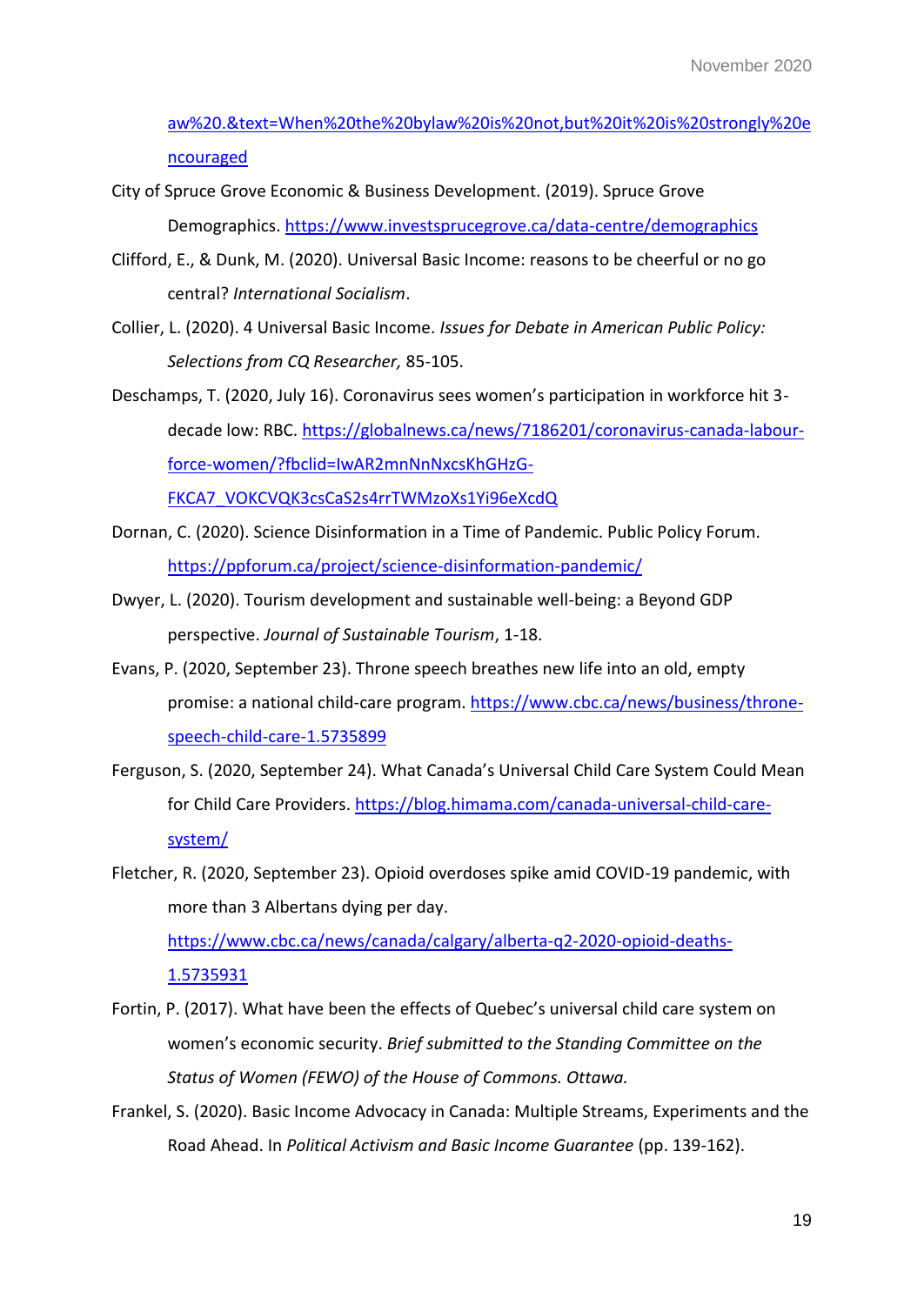Ghosh, I. (2020, October 22). Canadian economic recovery to be weaker as COVID-19 cases resurge, Reuters poll shows.<https://ca.reuters.com/article/idCAKBN2771UZ>

Giannetti, B. F., Agostinho, F., Almeida, C. M. V. B., & Huisingh, D. (2015). A review of limitations of GDP and alternative indices to monitor human wellbeing and to manage eco-system functionality. *Journal of cleaner production*, 87, 11-25.

Government of Alberta. (2018a). Industry Profiles 2018: Construction Industry. <https://work.alberta.ca/documents/industry-profile-construction.pdf>

Government of Alberta. (2018b). Industry Profiles 2018: Retail Trade Industry.

[https://open.alberta.ca/dataset/49366909-43d0-4e8a-8f1a-](https://open.alberta.ca/dataset/49366909-43d0-4e8a-8f1a-600081c1c0c5/resource/cc83b94d-05d6-4080-ad07-6f96ae8db1b3/download/industry-profile-retail-trade.pdf)

[600081c1c0c5/resource/cc83b94d-05d6-4080-ad07-](https://open.alberta.ca/dataset/49366909-43d0-4e8a-8f1a-600081c1c0c5/resource/cc83b94d-05d6-4080-ad07-6f96ae8db1b3/download/industry-profile-retail-trade.pdf)

[6f96ae8db1b3/download/industry-profile-retail-trade.pdf](https://open.alberta.ca/dataset/49366909-43d0-4e8a-8f1a-600081c1c0c5/resource/cc83b94d-05d6-4080-ad07-6f96ae8db1b3/download/industry-profile-retail-trade.pdf) 

Government of Alberta. (2019, September). Alberta Opioid Response Surveillance Report Q2

2019. [https://open.alberta.ca/dataset/f4b74c38-88cb-41ed-aa6f-](https://open.alberta.ca/dataset/f4b74c38-88cb-41ed-aa6f-32db93c7c391/resource/c23b895d-1922-4d73-86dc-ce170d0a07b3/download/health-alberta-opioid-response-surveillance-report-2019-q2.pdf)

[32db93c7c391/resource/c23b895d-1922-4d73-86dc-](https://open.alberta.ca/dataset/f4b74c38-88cb-41ed-aa6f-32db93c7c391/resource/c23b895d-1922-4d73-86dc-ce170d0a07b3/download/health-alberta-opioid-response-surveillance-report-2019-q2.pdf)

[ce170d0a07b3/download/health-alberta-opioid-response-surveillance-report-2019-](https://open.alberta.ca/dataset/f4b74c38-88cb-41ed-aa6f-32db93c7c391/resource/c23b895d-1922-4d73-86dc-ce170d0a07b3/download/health-alberta-opioid-response-surveillance-report-2019-q2.pdf)

[q2.pdf](https://open.alberta.ca/dataset/f4b74c38-88cb-41ed-aa6f-32db93c7c391/resource/c23b895d-1922-4d73-86dc-ce170d0a07b3/download/health-alberta-opioid-response-surveillance-report-2019-q2.pdf) 

Government of Alberta. (2020a). Unemployment rate.

<https://economicdashboard.alberta.ca/Unemployment>

Government of Alberta. (2020b). 2020-21 First Quarter Fiscal Update and Economic

Statement. [https://open.alberta.ca/dataset/9c81a5a7-cdf1-49ad-a923-](https://open.alberta.ca/dataset/9c81a5a7-cdf1-49ad-a923-d1ecb42944e4/resource/df5d0611-2278-4fdb-aa7b-0c71932479cb/download/2020-21-first-quarter-fiscal-update-and-economic-statement.pdf)

[d1ecb42944e4/resource/df5d0611-2278-4fdb-aa7b-0c71932479cb/download/2020-](https://open.alberta.ca/dataset/9c81a5a7-cdf1-49ad-a923-d1ecb42944e4/resource/df5d0611-2278-4fdb-aa7b-0c71932479cb/download/2020-21-first-quarter-fiscal-update-and-economic-statement.pdf)

[21-first-quarter-fiscal-update-and-economic-statement.pdf](https://open.alberta.ca/dataset/9c81a5a7-cdf1-49ad-a923-d1ecb42944e4/resource/df5d0611-2278-4fdb-aa7b-0c71932479cb/download/2020-21-first-quarter-fiscal-update-and-economic-statement.pdf) 

Government of Alberta. (2020c). Population statistics. [https://www.alberta.ca/population](https://www.alberta.ca/population-statistics.aspx#population-estimates)[statistics.aspx#population-estimates](https://www.alberta.ca/population-statistics.aspx#population-estimates)

Government of Alberta. (2020d). Cases in Alberta. [https://www.alberta.ca/covid-19-alberta-](https://www.alberta.ca/covid-19-alberta-data.aspx)

[data.aspx](https://www.alberta.ca/covid-19-alberta-data.aspx) 

Government of Alberta. (2020e). Alberta COVID-19 Opioid Response Surveillance Report.

[https://open.alberta.ca/dataset/f4b74c38-88cb-41ed-aa6f-](https://open.alberta.ca/dataset/f4b74c38-88cb-41ed-aa6f-32db93c7c391/resource/e8c44bab-900a-4af4-905a-8b3ef84ebe5f/download/health-alberta-covid-19-opioid-response-surveillance-report-2020-q2.pdf)

[32db93c7c391/resource/e8c44bab-900a-4af4-905a-](https://open.alberta.ca/dataset/f4b74c38-88cb-41ed-aa6f-32db93c7c391/resource/e8c44bab-900a-4af4-905a-8b3ef84ebe5f/download/health-alberta-covid-19-opioid-response-surveillance-report-2020-q2.pdf)

[8b3ef84ebe5f/download/health-alberta-covid-19-opioid-response-surveillance](https://open.alberta.ca/dataset/f4b74c38-88cb-41ed-aa6f-32db93c7c391/resource/e8c44bab-900a-4af4-905a-8b3ef84ebe5f/download/health-alberta-covid-19-opioid-response-surveillance-report-2020-q2.pdf)[report-2020-q2.pdf](https://open.alberta.ca/dataset/f4b74c38-88cb-41ed-aa6f-32db93c7c391/resource/e8c44bab-900a-4af4-905a-8b3ef84ebe5f/download/health-alberta-covid-19-opioid-response-surveillance-report-2020-q2.pdf)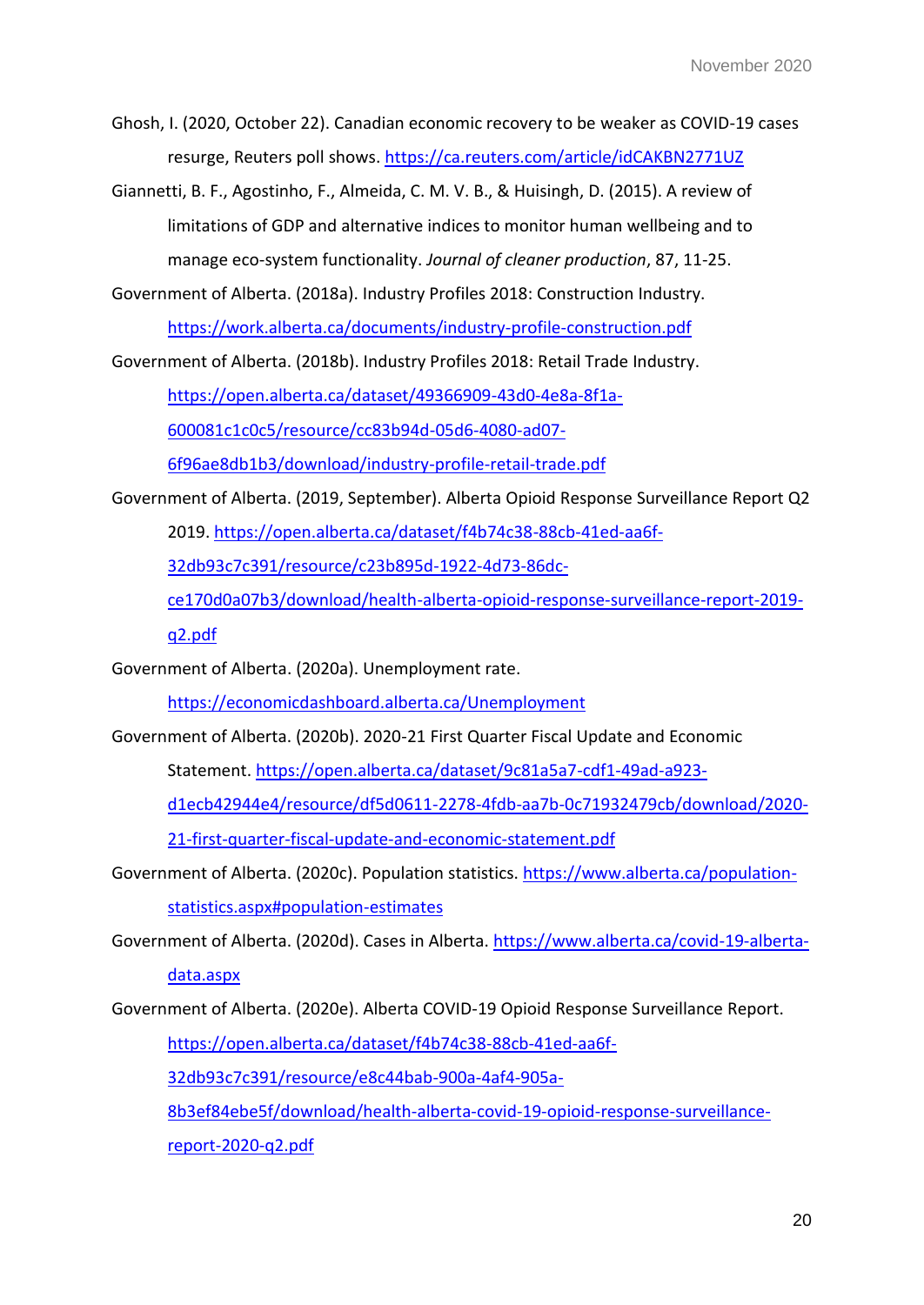Government of Alberta. (2020f). COVID-19: Masks[. https://www.alberta.ca/masks.aspx#toc-](https://www.alberta.ca/masks.aspx#toc-0)

 $\overline{0}$  $\overline{0}$  $\overline{0}$ 

Government of Alberta. (2020g). COVID-19 school status map.

<https://www.alberta.ca/schools/covid-19-school-status-map.htm>

Government of Canada. (2020a). From risk to resilience: An equity approach to COVID-19. [https://www.canada.ca/en/public-health/corporate/publications/chief-public](https://www.canada.ca/en/public-health/corporate/publications/chief-public-health-officer-reports-state-public-health-canada/from-risk-resilience-equity-approach-covid-19.html)[health-officer-reports-state-public-health-canada/from-risk-resilience-equity](https://www.canada.ca/en/public-health/corporate/publications/chief-public-health-officer-reports-state-public-health-canada/from-risk-resilience-equity-approach-covid-19.html)[approach-covid-19.html](https://www.canada.ca/en/public-health/corporate/publications/chief-public-health-officer-reports-state-public-health-canada/from-risk-resilience-equity-approach-covid-19.html)

Government of Canada. (2020b) Canada Emergency Response Benefit statistics. <https://www.canada.ca/en/services/benefits/ei/claims-report.html>

Government of Canada. (2020c). Non-medical masks and face coverings: About. [https://www.canada.ca/en/public-health/services/diseases/2019-novel-coronavirus](https://www.canada.ca/en/public-health/services/diseases/2019-novel-coronavirus-infection/prevention-risks/about-non-medical-masks-face-coverings.html)[infection/prevention-risks/about-non-medical-masks-face-coverings.html](https://www.canada.ca/en/public-health/services/diseases/2019-novel-coronavirus-infection/prevention-risks/about-non-medical-masks-face-coverings.html)

Government of Canada. (2020d). Supporting Canadians through the next phase of the

economy reopening: Increased access to EI and recovery benefits.

https://www.canada.ca/en/employment-social-

development/news/2020/08/supporting-canadians-through-the-next-phase-of-the-

economy-re-opening-increased-access-to-ei-and-recovery-benefits.html

Government of Canada. (2020e). COVID-19: Main modes of transmission.

[https://www.canada.ca/en/public-health/services/diseases/2019-novel-coronavirus](https://www.canada.ca/en/public-health/services/diseases/2019-novel-coronavirus-infection/health-professionals/main-modes-transmission.html)[infection/health-professionals/main-modes-transmission.html](https://www.canada.ca/en/public-health/services/diseases/2019-novel-coronavirus-infection/health-professionals/main-modes-transmission.html) 

Government of Canada. (2020f). Backgrounder: Canada Emergency Response Benefit. [https://www.canada.ca/en/employment-social](https://www.canada.ca/en/employment-social-development/news/2020/04/backgrounder--canada-emergency-response-benefit.html)[development/news/2020/04/backgrounder--canada-emergency-response](https://www.canada.ca/en/employment-social-development/news/2020/04/backgrounder--canada-emergency-response-benefit.html)[benefit.html](https://www.canada.ca/en/employment-social-development/news/2020/04/backgrounder--canada-emergency-response-benefit.html)

- Green, D. A., Kesselman, J. R., & Tedds, L. M. (2020). Considerations for Basic Income as a Covid-19 Response. *The School of Public Policy Publications*.
- Gregory, L. (2020, October 20). Mothers taking on 'shocking' number of hours caring for children during pandemic: study. [https://globalnews.ca/news/7408226/mothers](https://globalnews.ca/news/7408226/mothers-hours-child-care-pandemic-study/)[hours-child-care-pandemic-study/](https://globalnews.ca/news/7408226/mothers-hours-child-care-pandemic-study/)
- Heart & Stroke Foundation. (2020, September 23). Commitment to universal pharmacare in Throne Speech worthy of standing ovation. *Cision Canada.*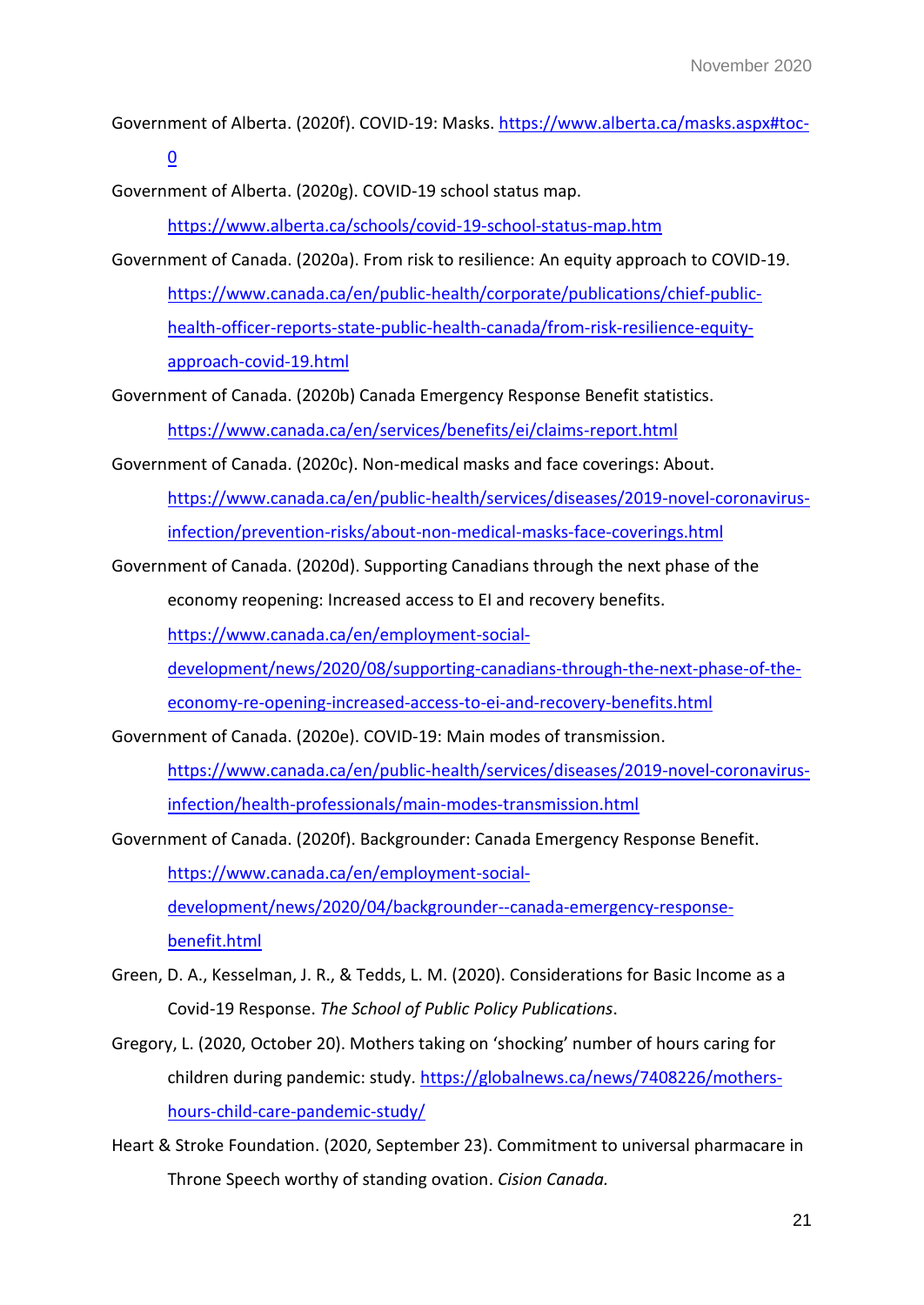[https://www.newswire.ca/news-releases/commitment-to-universal-pharmacare-in](https://www.newswire.ca/news-releases/commitment-to-universal-pharmacare-in-throne-speech-worthy-of-standing-ovation-884334731.html)[throne-speech-worthy-of-standing-ovation-884334731.html](https://www.newswire.ca/news-releases/commitment-to-universal-pharmacare-in-throne-speech-worthy-of-standing-ovation-884334731.html)

- International Monetary Fund. (2020, February 24). Gross Domestic Product: An Economy's All.<https://www.imf.org/external/pubs/ft/fandd/basics/gdp.htm>
- Kauffman, B. (2020, November 23). 'Pretty sobering': ICU doc says province could face potentially deadly patient triage. *Calgary Herald.*  [https://calgaryherald.com/news/local-news/pretty-sobering-icu-doc-says-province-](https://calgaryherald.com/news/local-news/pretty-sobering-icu-doc-says-province-could-face-potentially-deadly-patient-triage)

[could-face-potentially-deadly-patient-triage](https://calgaryherald.com/news/local-news/pretty-sobering-icu-doc-says-province-could-face-potentially-deadly-patient-triage)

- Keleher, H. & Armstrong, R. (2005). *Evidence-based mental health promotion resource.* Report for the Department of Human Services and VicHealth, Melbourne.
- Kennedy, B. (2020, September 21). Has COVID-19 created universal child care's moment in Canada? [https://www.thestar.com/news/gta/2020/09/21/has-covid-19-created](https://www.thestar.com/news/gta/2020/09/21/has-covid-19-created-universal-child-cares-moment-in-canada.html?rf)[universal-child-cares-moment-in-canada.html?rf](https://www.thestar.com/news/gta/2020/09/21/has-covid-19-created-universal-child-cares-moment-in-canada.html?rf)
- Lai, J., Ma, S., Wang, Y., Cai, Z., Hu, J., Wei, N., Wu, J., Du, H., Chen, T., Li, R., Tan, H., Kang, L., Yao, L., Huang, M., Wang, H., Wang, G., Liu, Z., and Hu, S. (2020). Factors associated with mental health outcomes among health care workers exposed to coronavirus disease 2019. *JAMA network open*, 3(3), e203976-e203976.
- Labine, J. (2020, September 10). 'Suicide is not inevitable': Crisis calls up amid COVID-19 pandemic. [https://edmontonjournal.com/news/local-news/suicide-is-not-inevitable](https://edmontonjournal.com/news/local-news/suicide-is-not-inevitable-crisis-calls-up-amid-covid-19-pandemic)[crisis-calls-up-amid-covid-19-pandemic](https://edmontonjournal.com/news/local-news/suicide-is-not-inevitable-crisis-calls-up-amid-covid-19-pandemic)
- Lum, Z. (2020, September 19). Why You Won't Find A Guaranteed Basic Income In The Liberal Throne Speech. [https://www.huffingtonpost.ca/entry/canada-basic-income](https://www.huffingtonpost.ca/entry/canada-basic-income-liberal-throne-speech_ca_5f651aeec5b6480e896e9bd6)[liberal-throne-speech\\_ca\\_5f651aeec5b6480e896e9bd6](https://www.huffingtonpost.ca/entry/canada-basic-income-liberal-throne-speech_ca_5f651aeec5b6480e896e9bd6)
- Macintyre, A., Ferris, D., Gonçalves, B., & Quinn, N. (2018). What has economics got to do with it? The impact of socioeconomic factors on mental health and the case for collective action. *Palgrave Communications*, 4(1), 1-5.
- McKinley, S. (2020, May 10). Unlike previous pandemics, there's so much information to keep the public informed — and misinformed. *The Star.*  [https://www.thestar.com/news/canada/2020/05/10/unlike-previous-pandemics](https://www.thestar.com/news/canada/2020/05/10/unlike-previous-pandemics-theres-so-much-information-to-keep-the-public-informed-and-misinformed.html)[theres-so-much-information-to-keep-the-public-informed-and-misinformed.html](https://www.thestar.com/news/canada/2020/05/10/unlike-previous-pandemics-theres-so-much-information-to-keep-the-public-informed-and-misinformed.html)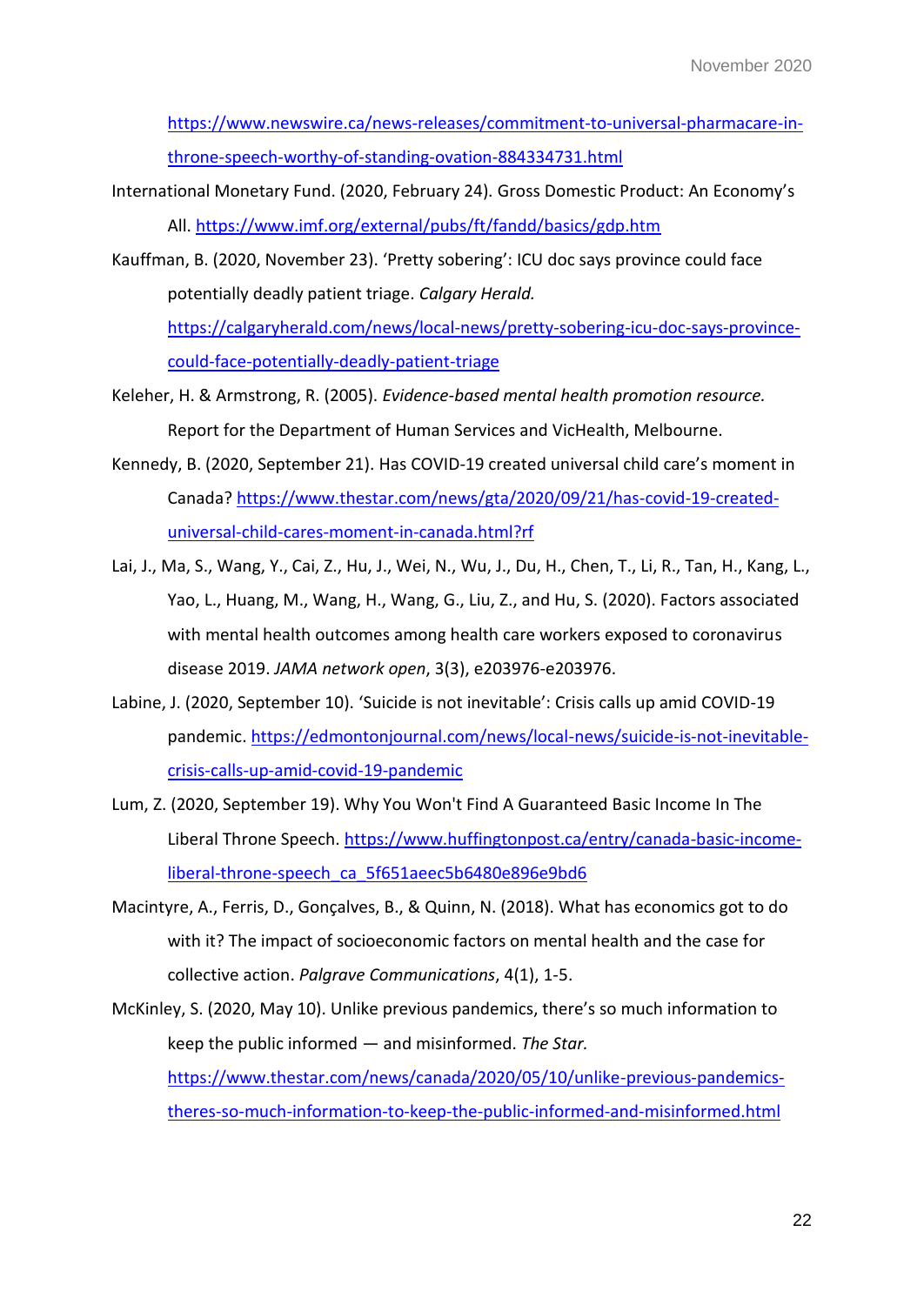Parliament of Canada. (2020). 43<sup>rd</sup> Parliament, 2<sup>nd</sup> Session Official Report (Hansard) Wednesday, November 18, 2020.

<https://www.ourcommons.ca/DocumentViewer/en/43-2/house/sitting-31/hansard>

- Parrish, C. (2020, August 11). How to Deal with Coronavirus Burnout and Pandemic Fatigue. *John Hopkins Medicine.* [https://www.hopkinsmedicine.org/health/conditions-and](https://www.hopkinsmedicine.org/health/conditions-and-diseases/coronavirus/how-to-deal-with-coronavirus-burnout-and-pandemic-fatigue)[diseases/coronavirus/how-to-deal-with-coronavirus-burnout-and-pandemic-fatigue](https://www.hopkinsmedicine.org/health/conditions-and-diseases/coronavirus/how-to-deal-with-coronavirus-burnout-and-pandemic-fatigue)
- Pickett, K. E., & Wilkinson, R. G. (2010). Inequality: an underacknowledged source of mental illness and distress. *The British Journal of Psychiatry*, 197(6), 426-428.
- Pittaro, M. (2020, August 10). Crisis Fatigue and the COVID-19 Pandemic. *Psychology Today.*  [https://www.psychologytoday.com/ca/blog/the-crime-and-justice](https://www.psychologytoday.com/ca/blog/the-crime-and-justice-doctor/202008/crisis-fatigue-and-the-covid-19-pandemic)[doctor/202008/crisis-fatigue-and-the-covid-19-pandemic](https://www.psychologytoday.com/ca/blog/the-crime-and-justice-doctor/202008/crisis-fatigue-and-the-covid-19-pandemic)
- Platt, S., Stace, S., & Morrissey, J. (2017). Dying from inequality: socioeconomic distadvantage and suicidal behaviour. *Samaritans: London, UK*.

Qian, Y. (2020, July 8). COVID-19 and the Gender Employment Gap Among Parents of Young Children. *Canadian Public Policy.*  [https://www.childcarecanada.org/sites/default/files/COVID19%20and%20the%20ge](https://www.childcarecanada.org/sites/default/files/COVID19%20and%20the%20gender%20employment%20gap%20among%20parents%20of%20young%20children.pdf) [nder%20employment%20gap%20among%20parents%20of%20young%20children.pd](https://www.childcarecanada.org/sites/default/files/COVID19%20and%20the%20gender%20employment%20gap%20among%20parents%20of%20young%20children.pdf) [f](https://www.childcarecanada.org/sites/default/files/COVID19%20and%20the%20gender%20employment%20gap%20among%20parents%20of%20young%20children.pdf)

Royal Bank of Canada Economics. (2020, September 10). Provincial Outlook: Diverse yet together in experiencing historic recession. [https://royal-bank-of-canada-](https://royal-bank-of-canada-2124.docs.contently.com/v/provincial-economies-diverse-yet-together-in-experiencing-historic-recession-report)[2124.docs.contently.com/v/provincial-economies-diverse-yet-together-in](https://royal-bank-of-canada-2124.docs.contently.com/v/provincial-economies-diverse-yet-together-in-experiencing-historic-recession-report)[experiencing-historic-recession-report](https://royal-bank-of-canada-2124.docs.contently.com/v/provincial-economies-diverse-yet-together-in-experiencing-historic-recession-report)

Statistics Canada. (2019, December 6). Labour Force Survey, November 2019.

<https://www150.statcan.gc.ca/n1/daily-quotidien/191206/dq191206a-eng.htm>

Statistics Canada. (2020a). Labour Force Survey, October 2020.

<https://www150.statcan.gc.ca/n1/daily-quotidien/201106/dq201106a-eng.htm>

Statistics Canada. (2020b). Gross domestic product (GDP) at basic prices, by industry, monthly (x 1,000,000).

[https://www150.statcan.gc.ca/t1/tbl1/en/tv.action?pid=3610043401&pickMembers](https://www150.statcan.gc.ca/t1/tbl1/en/tv.action?pid=3610043401&pickMembers%5B0%5D=2.1&pickMembers%5B1%5D=3.1&cubeTimeFrame.startMonth=01&cubeTimeFrame.startYear=2020&cubeTimeFrame.endMonth=07&cubeTimeFrame.endYear=2020&referencePeriods=20200101%2C20200701) [%5B0%5D=2.1&pickMembers%5B1%5D=3.1&cubeTimeFrame.startMonth=01&cube](https://www150.statcan.gc.ca/t1/tbl1/en/tv.action?pid=3610043401&pickMembers%5B0%5D=2.1&pickMembers%5B1%5D=3.1&cubeTimeFrame.startMonth=01&cubeTimeFrame.startYear=2020&cubeTimeFrame.endMonth=07&cubeTimeFrame.endYear=2020&referencePeriods=20200101%2C20200701) [TimeFrame.startYear=2020&cubeTimeFrame.endMonth=07&cubeTimeFrame.endYe](https://www150.statcan.gc.ca/t1/tbl1/en/tv.action?pid=3610043401&pickMembers%5B0%5D=2.1&pickMembers%5B1%5D=3.1&cubeTimeFrame.startMonth=01&cubeTimeFrame.startYear=2020&cubeTimeFrame.endMonth=07&cubeTimeFrame.endYear=2020&referencePeriods=20200101%2C20200701) [ar=2020&referencePeriods=20200101%2C20200701](https://www150.statcan.gc.ca/t1/tbl1/en/tv.action?pid=3610043401&pickMembers%5B0%5D=2.1&pickMembers%5B1%5D=3.1&cubeTimeFrame.startMonth=01&cubeTimeFrame.startYear=2020&cubeTimeFrame.endMonth=07&cubeTimeFrame.endYear=2020&referencePeriods=20200101%2C20200701)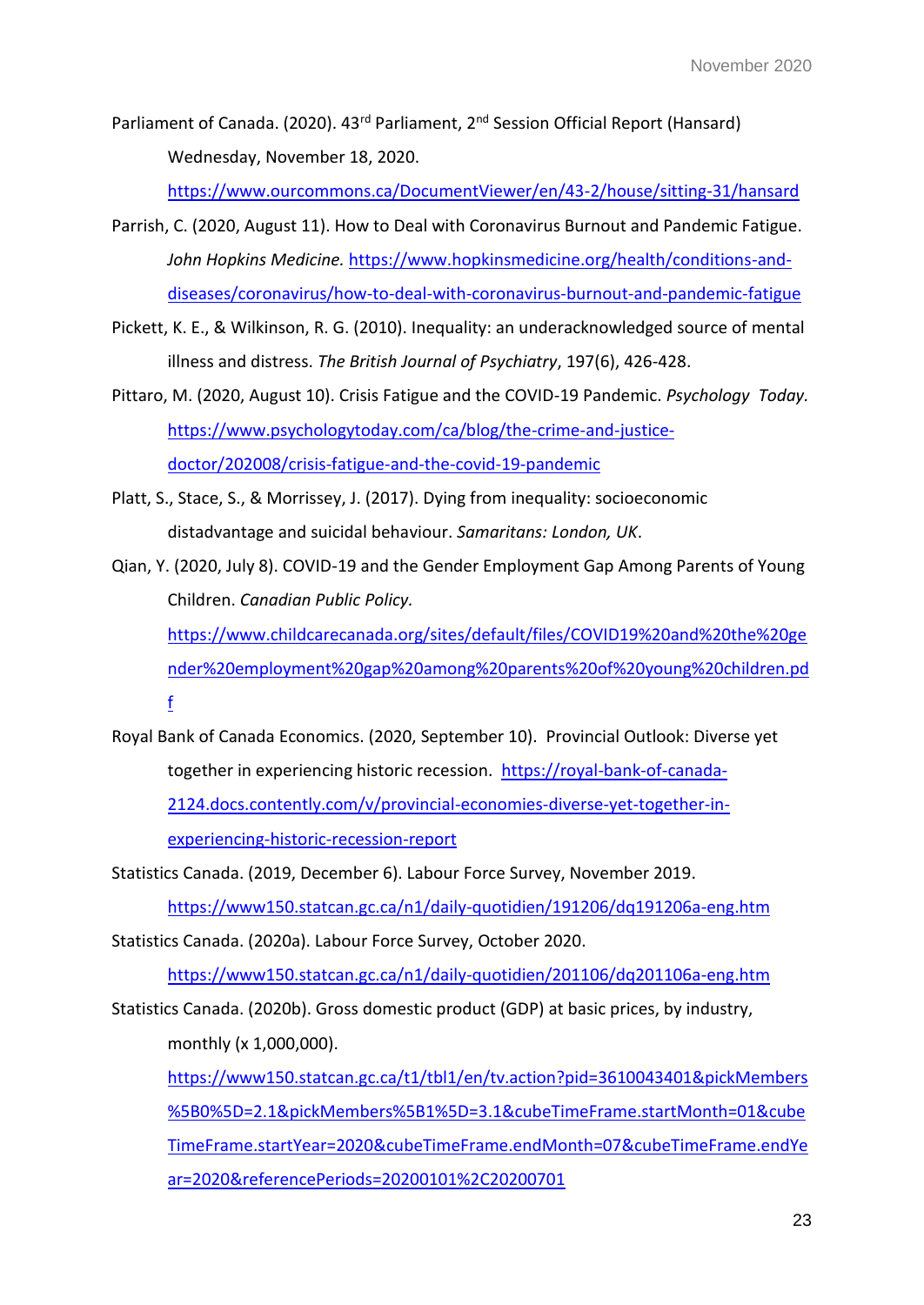Statistics Canada. (2020c). Labour Force Survey, December 2019.

<https://www150.statcan.gc.ca/n1/daily-quotidien/200110/dq200110a-eng.htm>

Statistics Canada. (2020d). Labour Force Survey, January 2020.

<https://www150.statcan.gc.ca/n1/daily-quotidien/200207/dq200207a-eng.htm>

Statistics Canada. (2020e). Canadians' perceptions of personal safety since COVID-19. <https://www150.statcan.gc.ca/n1/pub/45-28-0001/2020001/article/00046-eng.htm>

Statistics Canada. (2020f). Table 11-10-0066-01 Market Basket Measure (MBM) thresholds

for the reference family by Market Basket Measure region, component and base year.

[https://www150.statcan.gc.ca/t1/tbl1/en/tv.action?pid=1110006601&cubeTimeFra](https://www150.statcan.gc.ca/t1/tbl1/en/tv.action?pid=1110006601&cubeTimeFrame.startYear=2018&cubeTimeFrame.endYear=2018&referencePeriods=20180101%2C20180101) [me.startYear=2018&cubeTimeFrame.endYear=2018&referencePeriods=20180101%2](https://www150.statcan.gc.ca/t1/tbl1/en/tv.action?pid=1110006601&cubeTimeFrame.startYear=2018&cubeTimeFrame.endYear=2018&referencePeriods=20180101%2C20180101) [C20180101](https://www150.statcan.gc.ca/t1/tbl1/en/tv.action?pid=1110006601&cubeTimeFrame.startYear=2018&cubeTimeFrame.endYear=2018&referencePeriods=20180101%2C20180101) 

Statistics Canada. (2020g). Labour Force Survey, September 2020.

<https://www150.statcan.gc.ca/n1/daily-quotidien/201009/dq201009a-eng.htm>

- Stolte, E. (2020, November 9). Online learning now a pleasant surprise for many but students report feeling lonely, isolated — Groundwork. *Edmonton Journal.*  [https://edmontonjournal.com/news/local-news/online-learning-edmonton-better](https://edmontonjournal.com/news/local-news/online-learning-edmonton-better-but-big-differences)[but-big-differences](https://edmontonjournal.com/news/local-news/online-learning-edmonton-better-but-big-differences)
- Svenfelt, Å., Alfredsson, E. C., Bradley, K., Fauré, E., Finnveden, G., Fuehrer, P., Gunnarsson-Östling, U., Isaksson, K., Malmaeus, M., Malmqvist, T., Skånberg, K., Stigson, P., Aretun, Å., Buhr, K., Hagbert, P., and Öhlund, E. (2019). Scenarios for sustainable futures beyond GDP growth 2050. *Futures*, 111, 1-14.
- Tasnim, S., Hossain, M. M., & Mazumder, H. (2020). Impact of rumors or misinformation on coronavirus disease (COVID-19) in social media.

<https://doi.org/10.31235/osf.io/uf3zn>

The Canadian Press. (2020a, October 17). Early figures for new aid and EI provide glimpse of how post-CERB supports to be used. *CTV News.* [https://www.ctvnews.ca/health/coronavirus/early-figures-for-new-aid-and-ei-](https://www.ctvnews.ca/health/coronavirus/early-figures-for-new-aid-and-ei-provide-glimpse-of-how-post-cerb-supports-to-be-used-1.5149334)

[provide-glimpse-of-how-post-cerb-supports-to-be-used-1.5149334](https://www.ctvnews.ca/health/coronavirus/early-figures-for-new-aid-and-ei-provide-glimpse-of-how-post-cerb-supports-to-be-used-1.5149334)

The Canadian Press. (2020b, November 15). Pandemic aggravates opioid crisis as overdoses rise and services fall out of reach. *Alberta Prime Times.*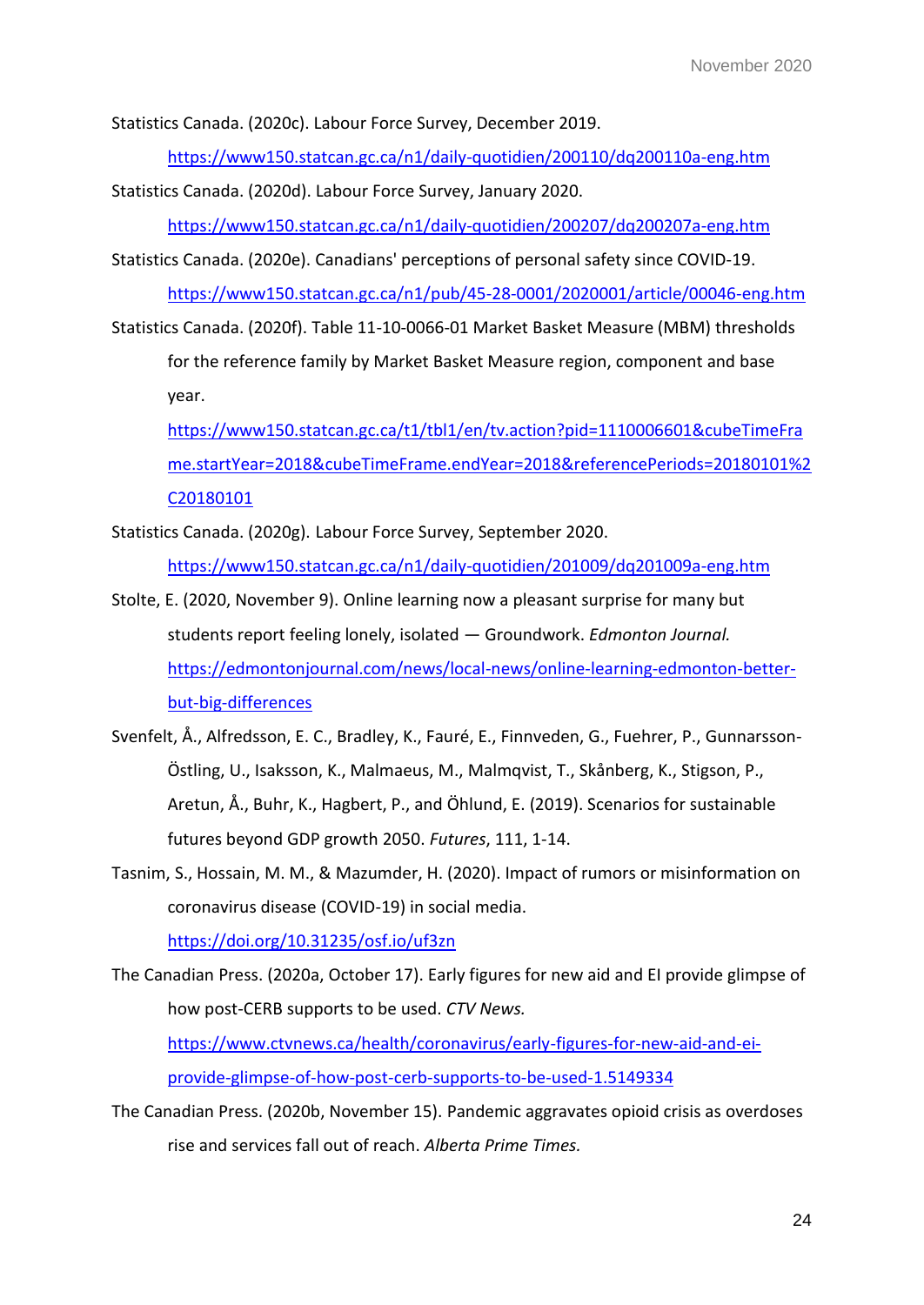[https://www.albertaprimetimes.com/national-news/pandemic-aggravates-opioid](https://www.albertaprimetimes.com/national-news/pandemic-aggravates-opioid-crisis-as-overdoses-rise-and-services-fall-out-of-reach-2879782)[crisis-as-overdoses-rise-and-services-fall-out-of-reach-2879782](https://www.albertaprimetimes.com/national-news/pandemic-aggravates-opioid-crisis-as-overdoses-rise-and-services-fall-out-of-reach-2879782) 

The Canadian Press. (2020c, May 20). Tam now recommends wearing masks to guard against COVID-19 — two months after dismissing them. *The National Post.*  [https://nationalpost.com/news/canada/national-directive-on-wearing-face-masks](https://nationalpost.com/news/canada/national-directive-on-wearing-face-masks-coming-today-trudeau-says)[coming-today-trudeau-says](https://nationalpost.com/news/canada/national-directive-on-wearing-face-masks-coming-today-trudeau-says)

The Conference Board of Canada. (2011). Hot Topic: Canada Inequality. <https://www.conferenceboard.ca/hcp/hot-topics/canInequality.aspx>

The Conference Board of Canada. (2020a). Uneven Recovery: Provincial Outlook – August 2020.<https://www.conferenceboard.ca/e-library/abstract.aspx?did=10785>

The Conference Board of Canada. (2020b). Provincial Outlook.

[https://www.conferenceboard.ca/focus-areas/canadian-economics/provincial](https://www.conferenceboard.ca/focus-areas/canadian-economics/provincial-outlook)**outlook** 

Thomas, J. (2020, August 19). PSD eager to welcome students as they prepare for their new normal. *Spruce Grove Examiner.* 

[https://www.sprucegroveexaminer.com/news/local-news/psd-eager-to-welcome](https://www.sprucegroveexaminer.com/news/local-news/psd-eager-to-welcome-students-as-they-prepare-for-their-new-normal)[students-as-they-prepare-for-their-new-normal](https://www.sprucegroveexaminer.com/news/local-news/psd-eager-to-welcome-students-as-they-prepare-for-their-new-normal)

Thomas, S. (2020, September 10). Alberta suicide deaths trend downward despite pandemic, recession. *CTV News Calgary.* [https://calgary.ctvnews.ca/alberta-suicide](https://calgary.ctvnews.ca/alberta-suicide-deaths-trend-downward-despite-pandemic-recession-1.5100299)[deaths-trend-downward-despite-pandemic-recession-1.5100299](https://calgary.ctvnews.ca/alberta-suicide-deaths-trend-downward-despite-pandemic-recession-1.5100299) 

Trading Economics. (2020). Canada GDP Annual Growth Rate.

[https://tradingeconomics.com/canada/gdp-growth](https://tradingeconomics.com/canada/gdp-growth-annual#:~:text=GDP%20Annual%20Growth%20Rate%20in,the%20second%20quarter%20of%202020)[annual#:~:text=GDP%20Annual%20Growth%20Rate%20in,the%20second%20quarte](https://tradingeconomics.com/canada/gdp-growth-annual#:~:text=GDP%20Annual%20Growth%20Rate%20in,the%20second%20quarter%20of%202020) [r%20of%202020.](https://tradingeconomics.com/canada/gdp-growth-annual#:~:text=GDP%20Annual%20Growth%20Rate%20in,the%20second%20quarter%20of%202020)

- True North Wire. (2020, August 26). Alberta GDP to shrink by record 11.3% in 2020: report. <https://tnc.news/2020/08/26/alberta-gdp-to-shrink-by-record-11-3-in-2020-report/>
- UCLA Health. (2020, July 7). 7 Steps to Reduce Pandemic Fatigue. <https://connect.uclahealth.org/2020/07/07/7-steps-to-reduce-pandemic-fatigue/>
- Varlik, N. (2020, October 15). When Will The Pandemic End? If We Look at History, The Answer Is Not So Simple. [https://www.sciencealert.com/history-tells-us-the-future](https://www.sciencealert.com/history-tells-us-the-future-of-the-coronavirus-pandemic-has-no-end-date)[of-the-coronavirus-pandemic-has-no-end-date](https://www.sciencealert.com/history-tells-us-the-future-of-the-coronavirus-pandemic-has-no-end-date)